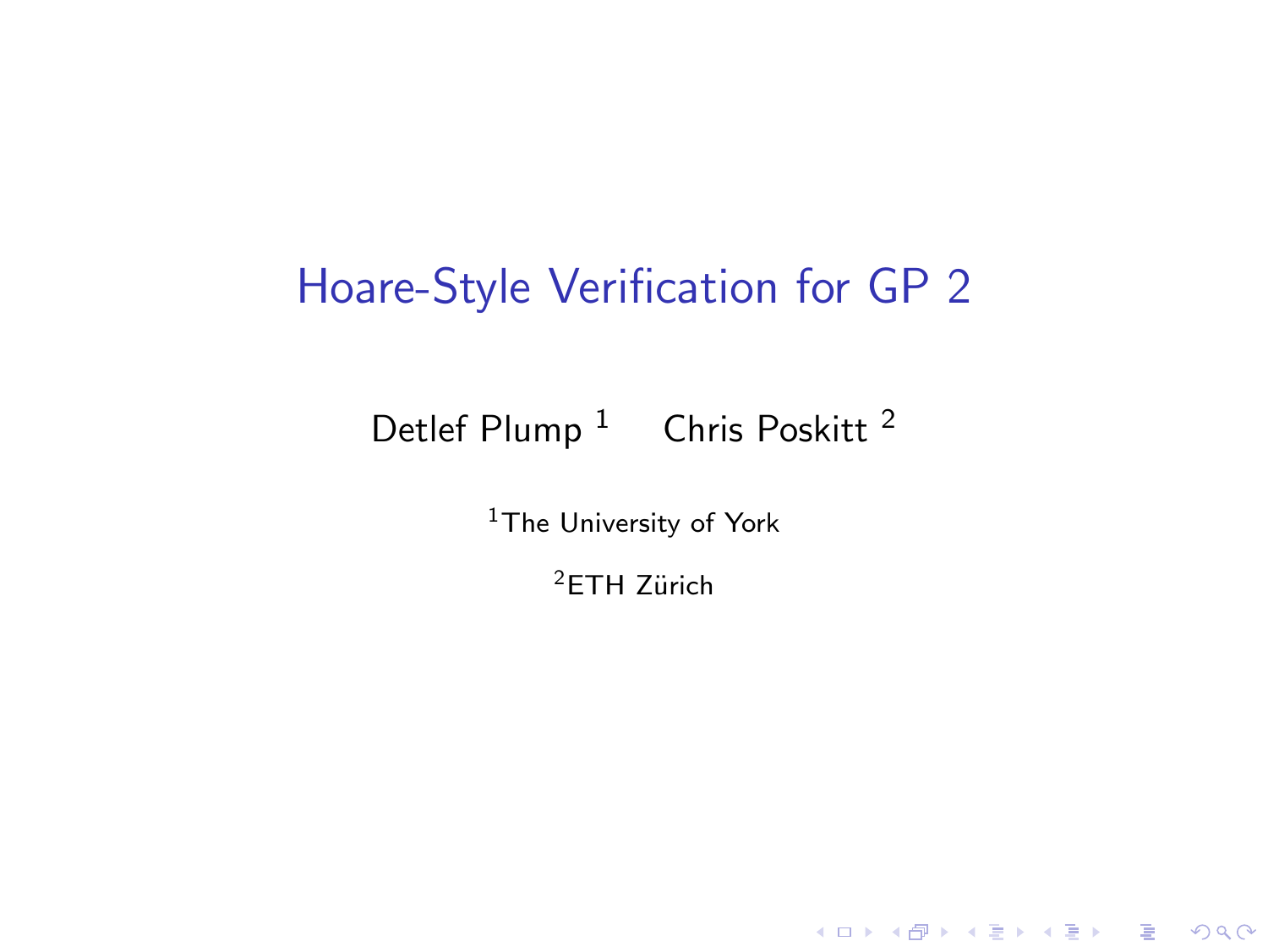# Graph Programming Language GP 2



- $\triangleright$  Experimental DSL for graphs and graph-like structures
- $\triangleright$  Rule-based, visual manipulation of graphs
- ▶ Non-deterministic
- $\triangleright$  Simple syntax and semantics to facilitate formal reasoning

**KORK ERKER ER AGA**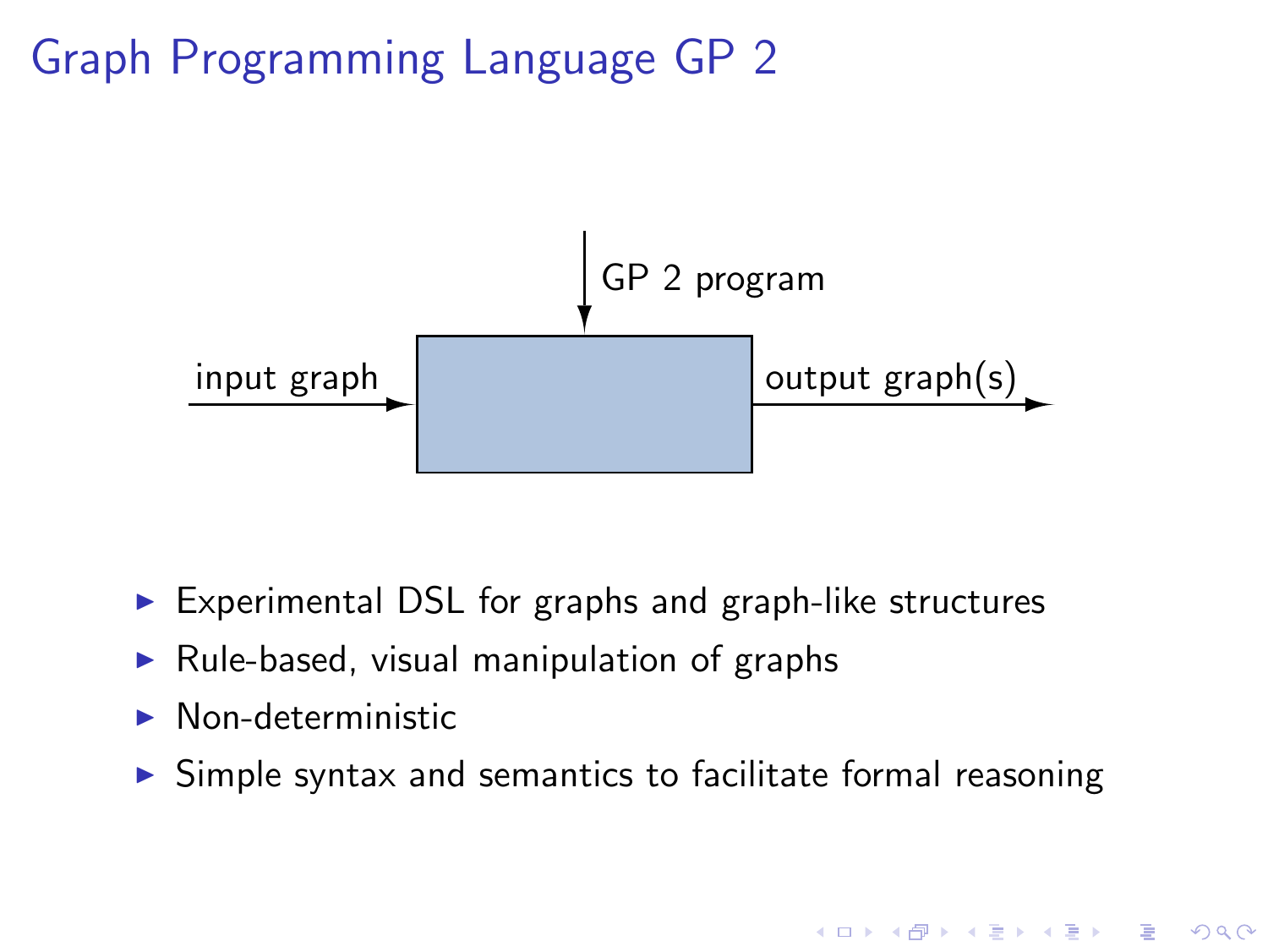# Graph Programming Language GP 2



- $\triangleright$  Experimental DSL for graphs and graph-like structures
- $\triangleright$  Rule-based, visual manipulation of graphs
- ▶ Non-deterministic
- $\triangleright$  Simple syntax and semantics to facilitate formal reasoning

**A DIA K RIA K E A SA K H A K RIA K LE A SA CA**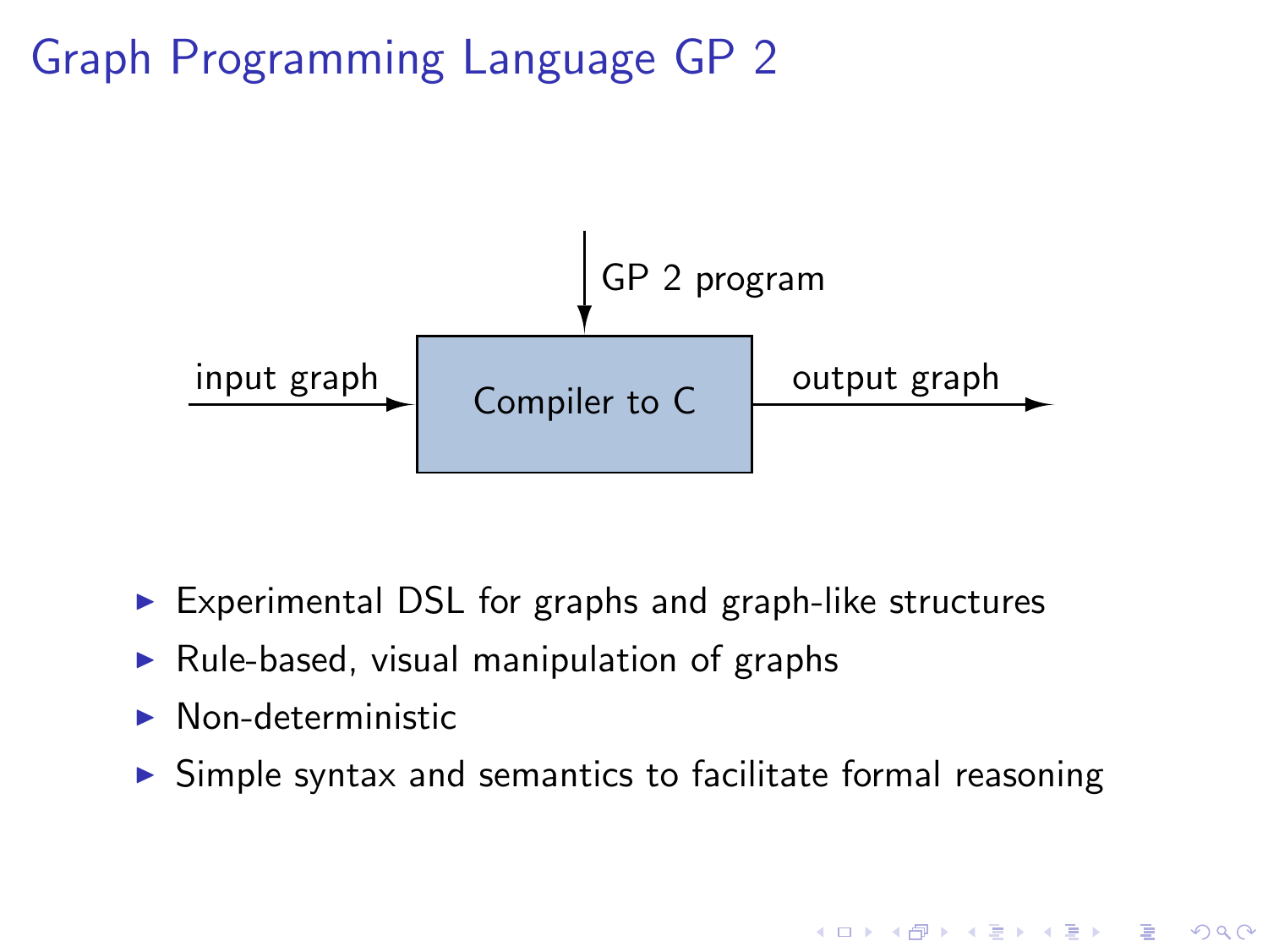## Program for transitive closure

A graph is *transitive* if for every directed path  $v \leadsto v'$  with  $v \neq v'$ , there is an edge  $v \rightarrow v'$ 

 $Main = link!$ 



**KORK ERKER ER AGA** 

where not edge $(1, 3)$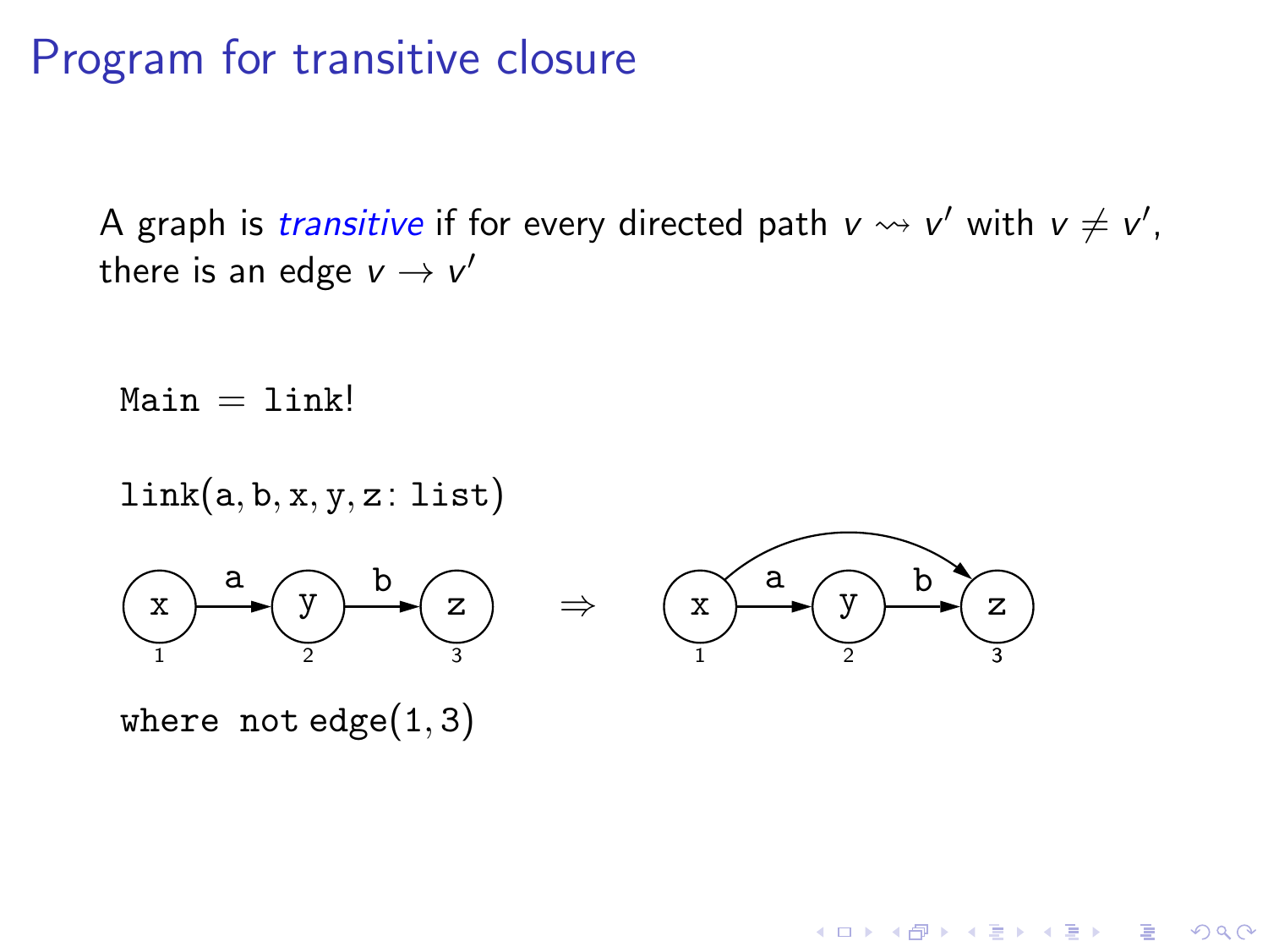**イロトメタトメミトメミト (ミ) の女々** 

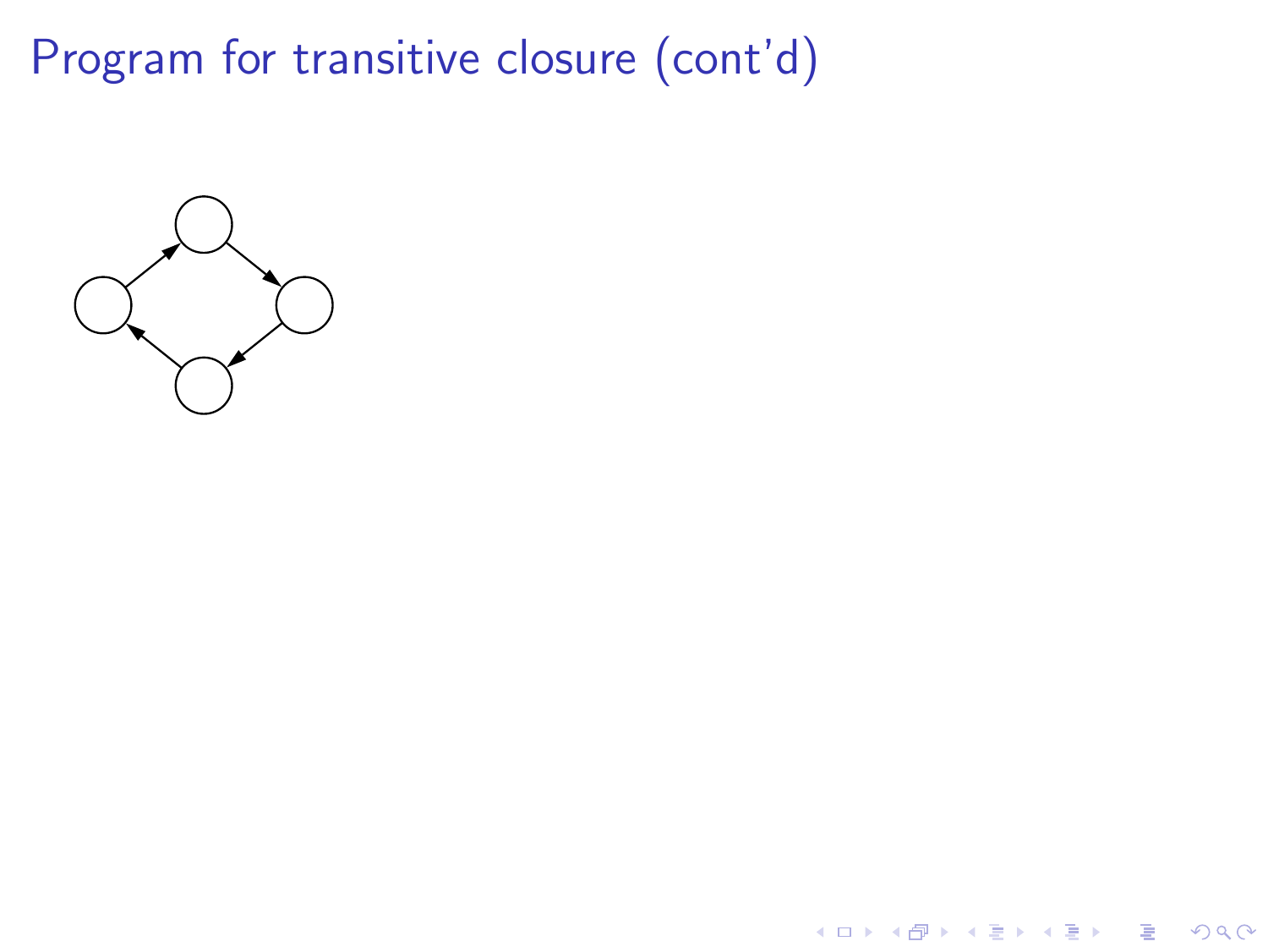

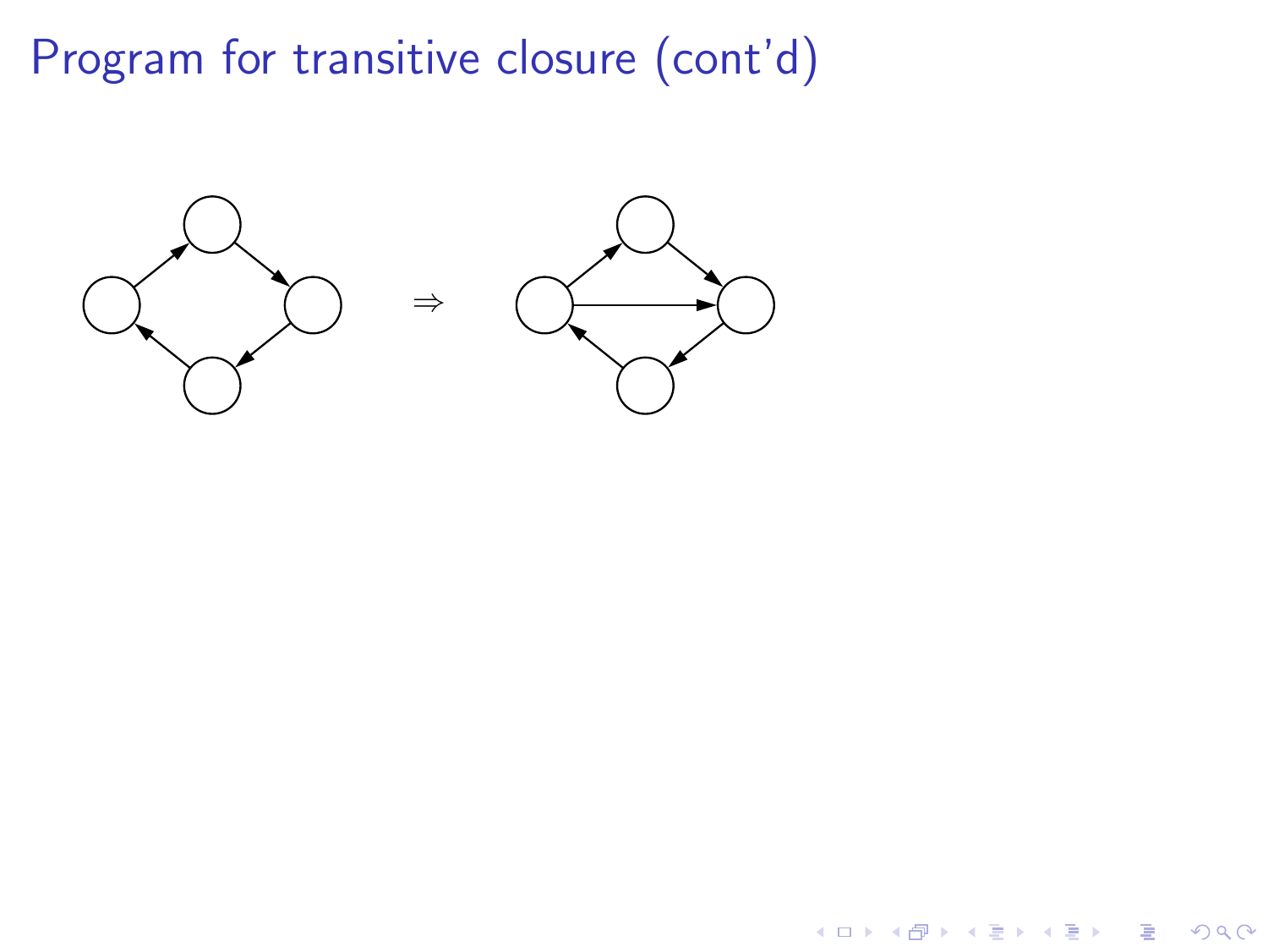

イロト イ部 トイをトイをトー

 $\equiv$  990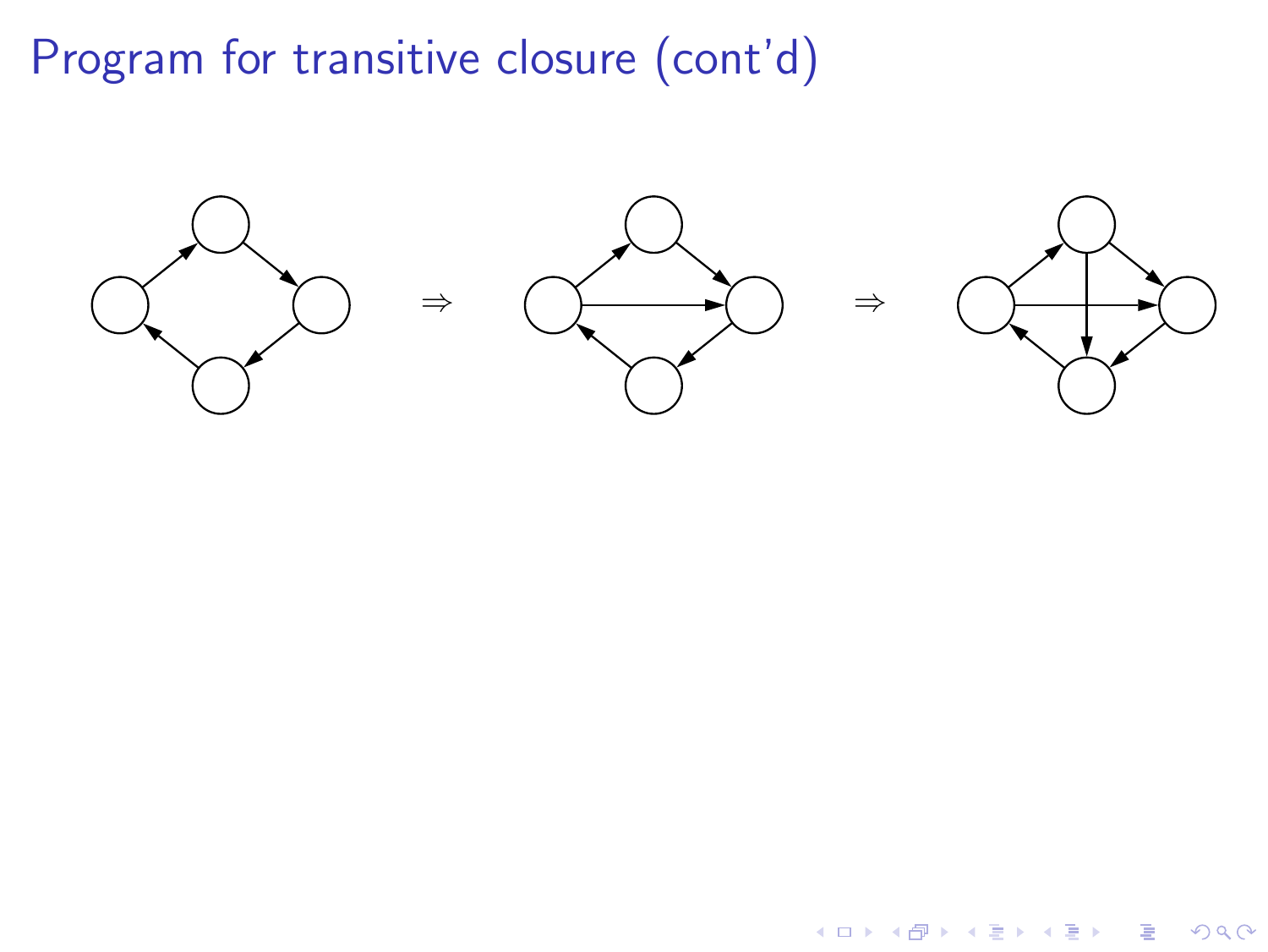

イロメ イ団メ イ君メ イ君メー 重  $-28$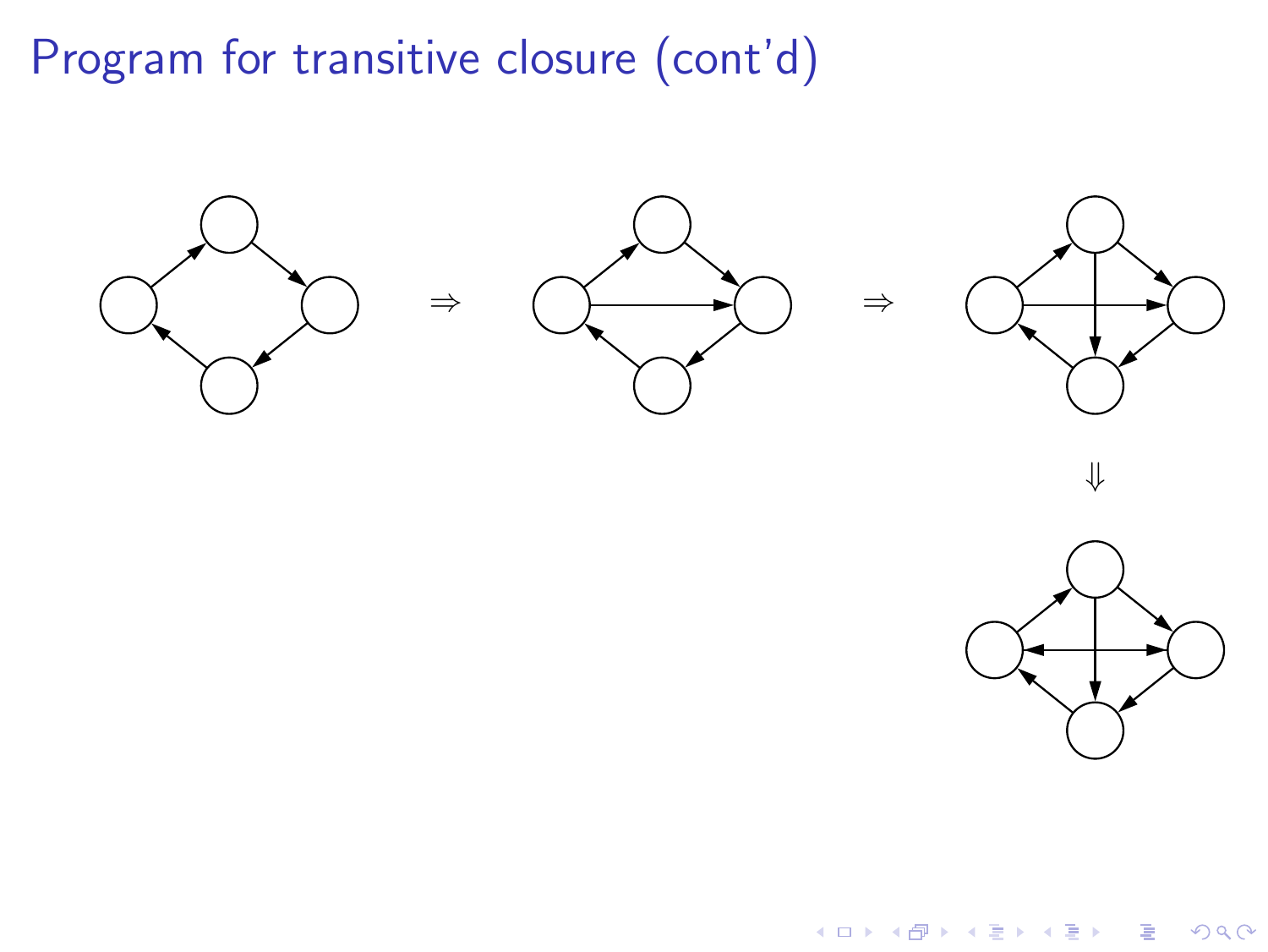





 $299$ 

目

⇐

イロメ イ団メ イ君メ イ君メー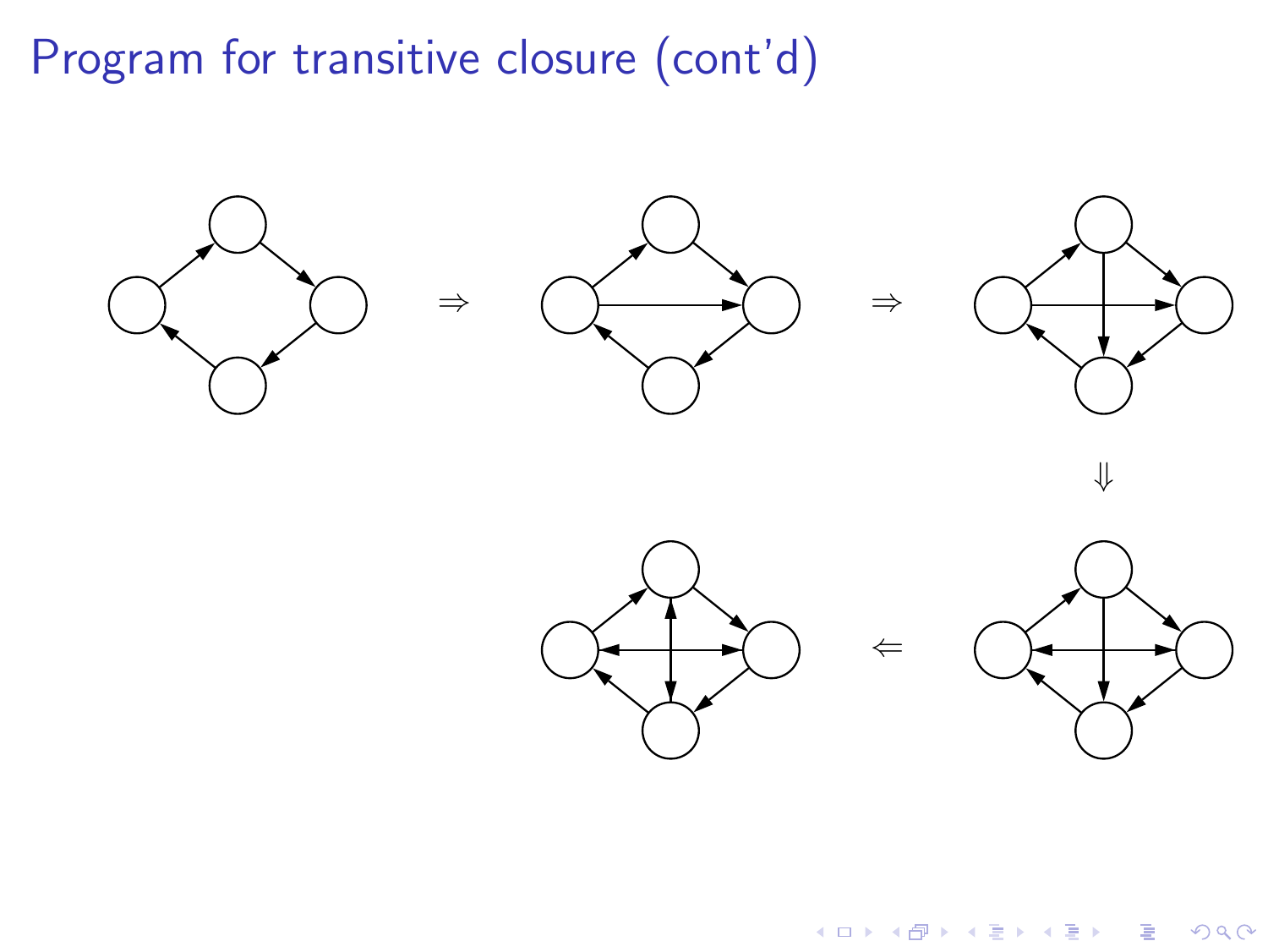

イロン イ部ン イ君ン イ君ンシ  $299$ 目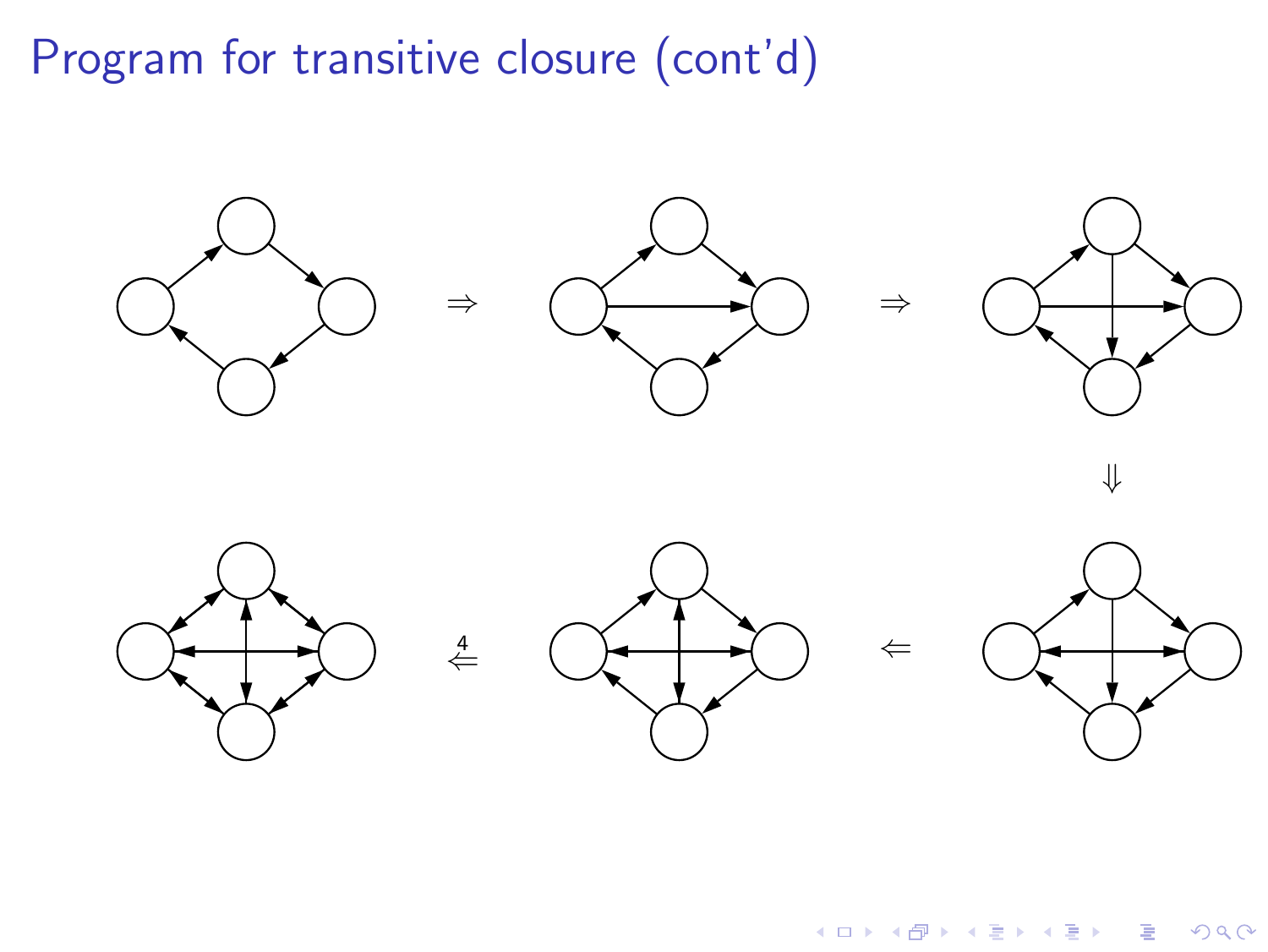# Rule schemata ("attributed rules")

 $bridge(n: int; s, t: string; a: atom; x, y: list)$ 



where  $n < 0$  and not edge $(1, 3)$ 

- $\blacktriangleright$  ':' is list concatenation
- $\blacktriangleright$  LHS expressions are *simple*
- ▶ Variables in RHS and condition occur in LHS
- ▶ Host graph expressions are constants (integers, strings and lists)
- ▶ *Marked* nodes and edges: red, green, blue, shaded, dashed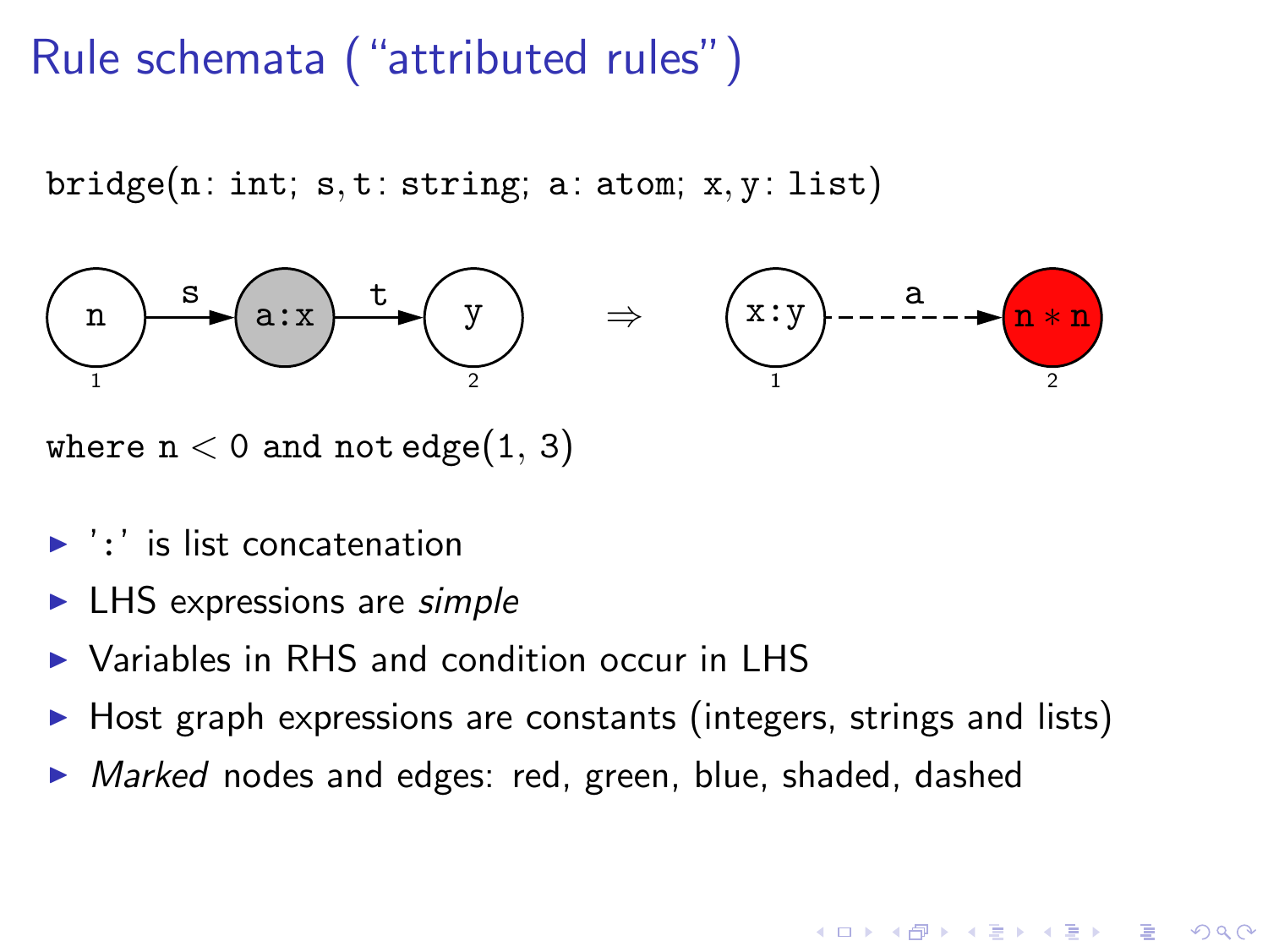Subtype hierarchy for labels



**イロトメタトメミトメミト (ミ) の女々**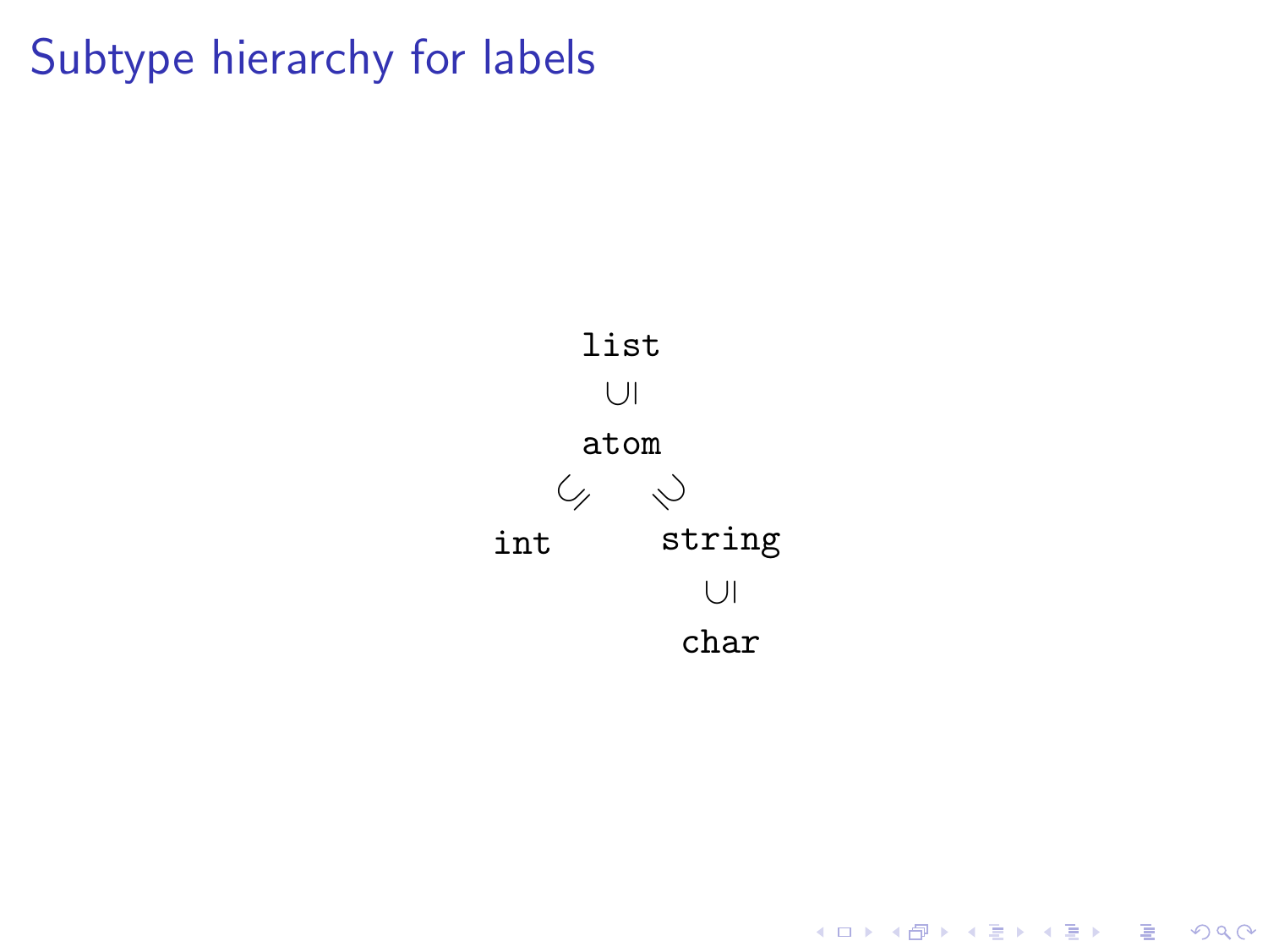## Rule-schema application



K ロ > K @ > K 할 > K 할 > → 할 → 9 Q @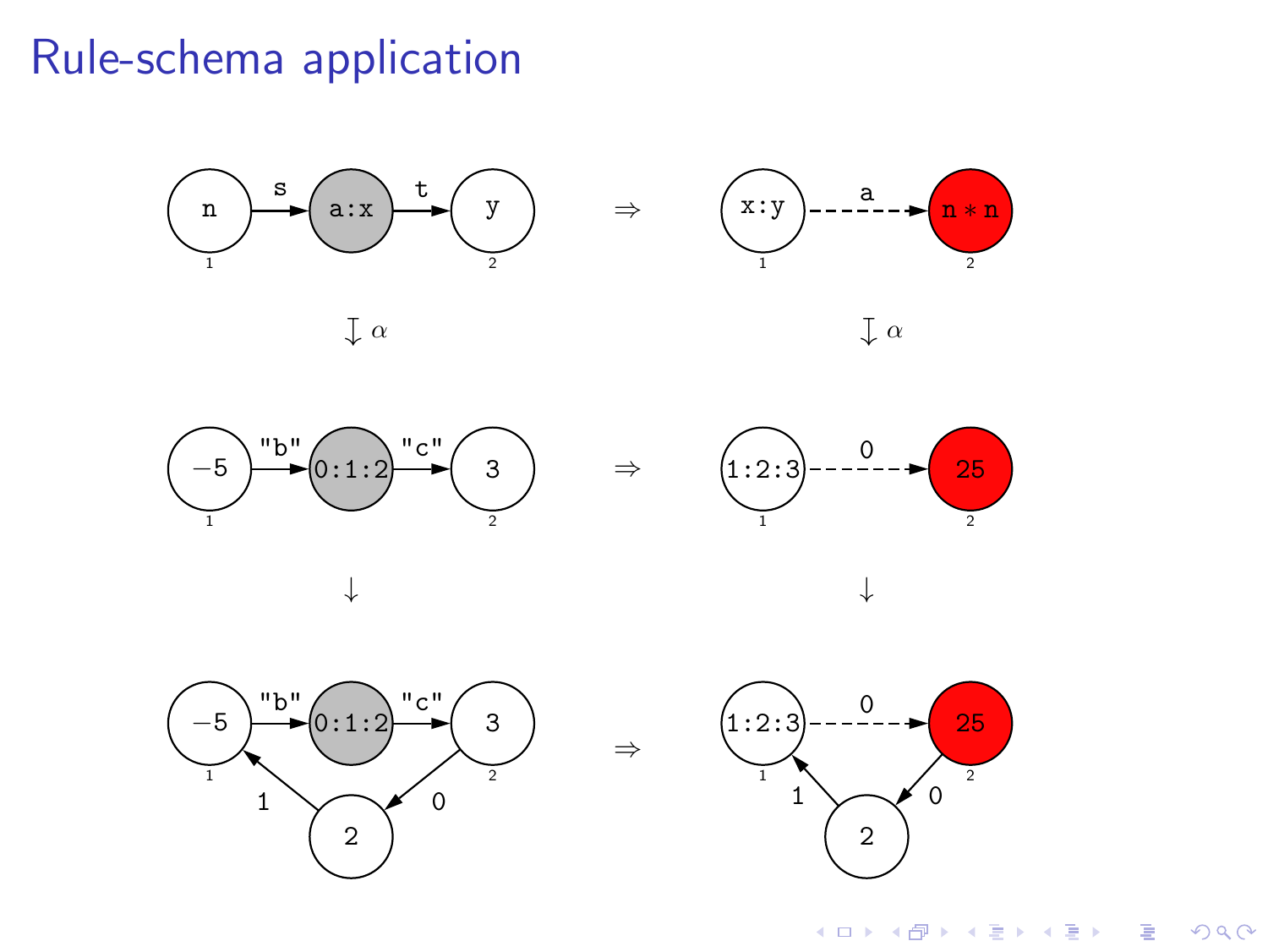## Program for vertex colouring

```
Main = init!; inc!
init(x:atom)1
   \begin{pmatrix} x \end{pmatrix} \Rightarrow1
                      (x:1)
```
 $inc(x, y: atom; i: int; a: list)$ 



**KORK ERKER ER AGA**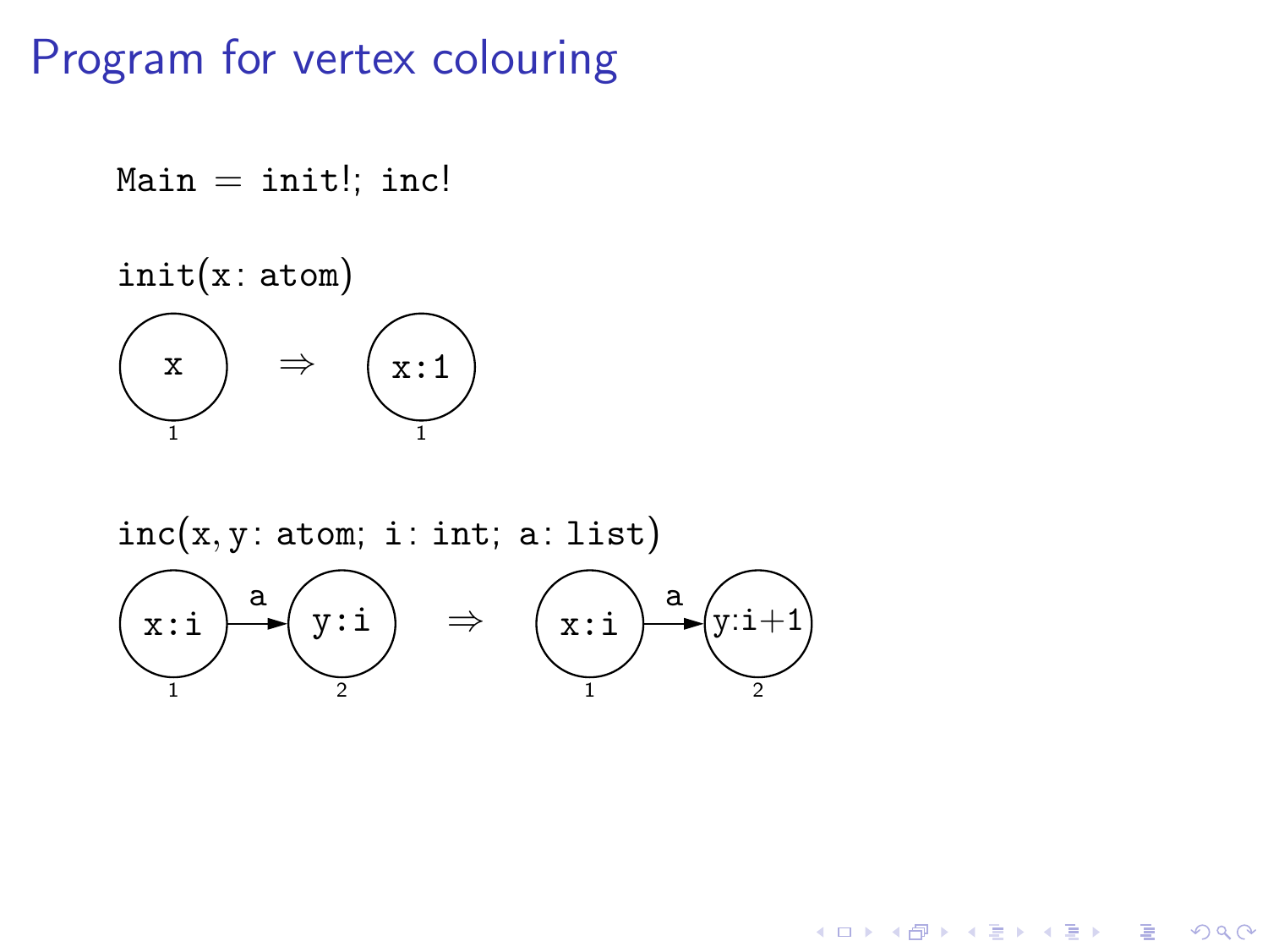## Program for vertex colouring

```
Main = init!; inc!
init(x:atom)1
   \begin{pmatrix} x \end{pmatrix} \Rightarrow1
                     x:1
```


Assumption: node labels in host graph are atoms

**KORK ERKER ER AGA**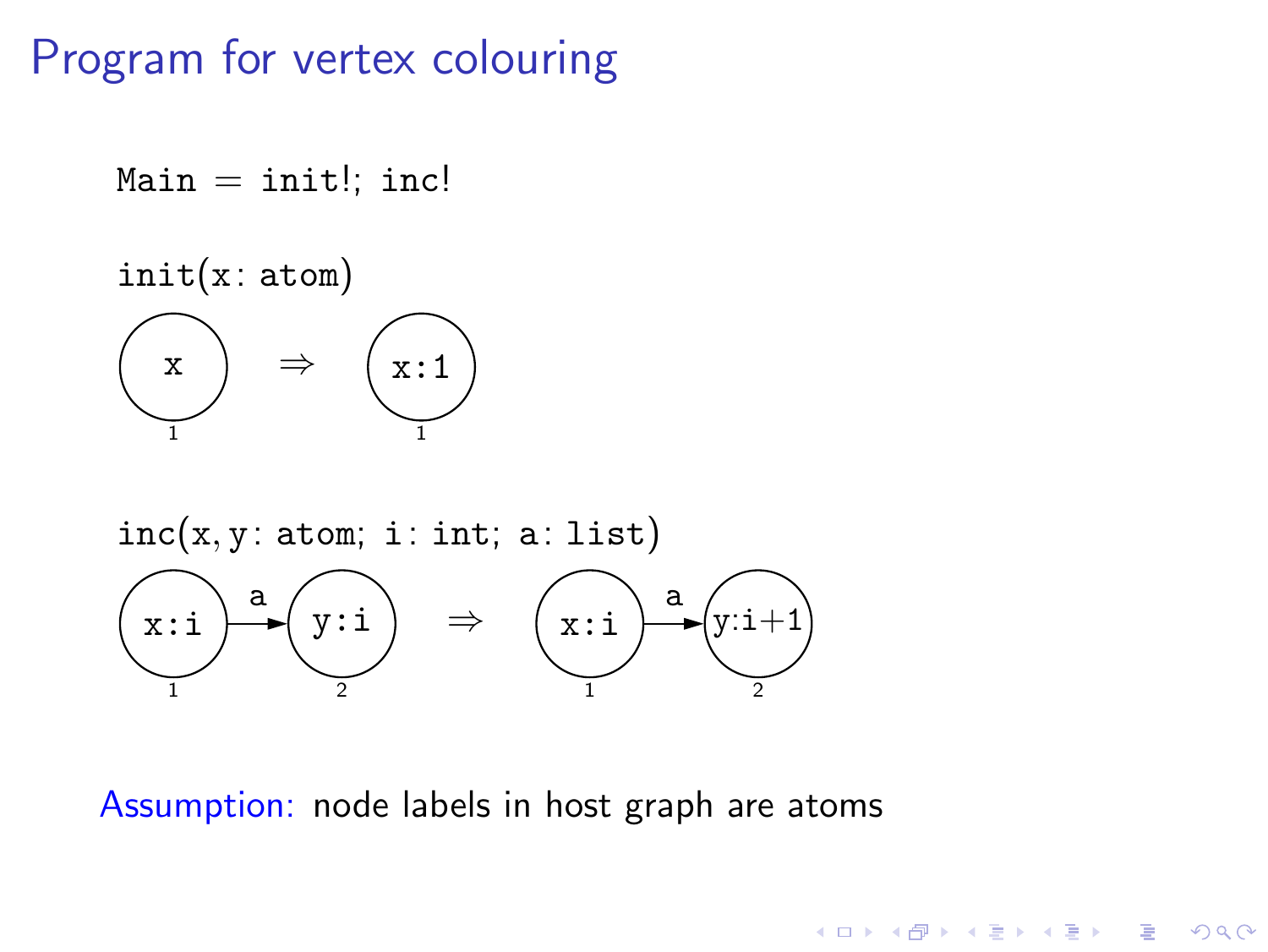Program for vertex colouring (cont'd)



K ロ > K @ > K 할 > K 할 > 1 할 : ⊙ Q Q^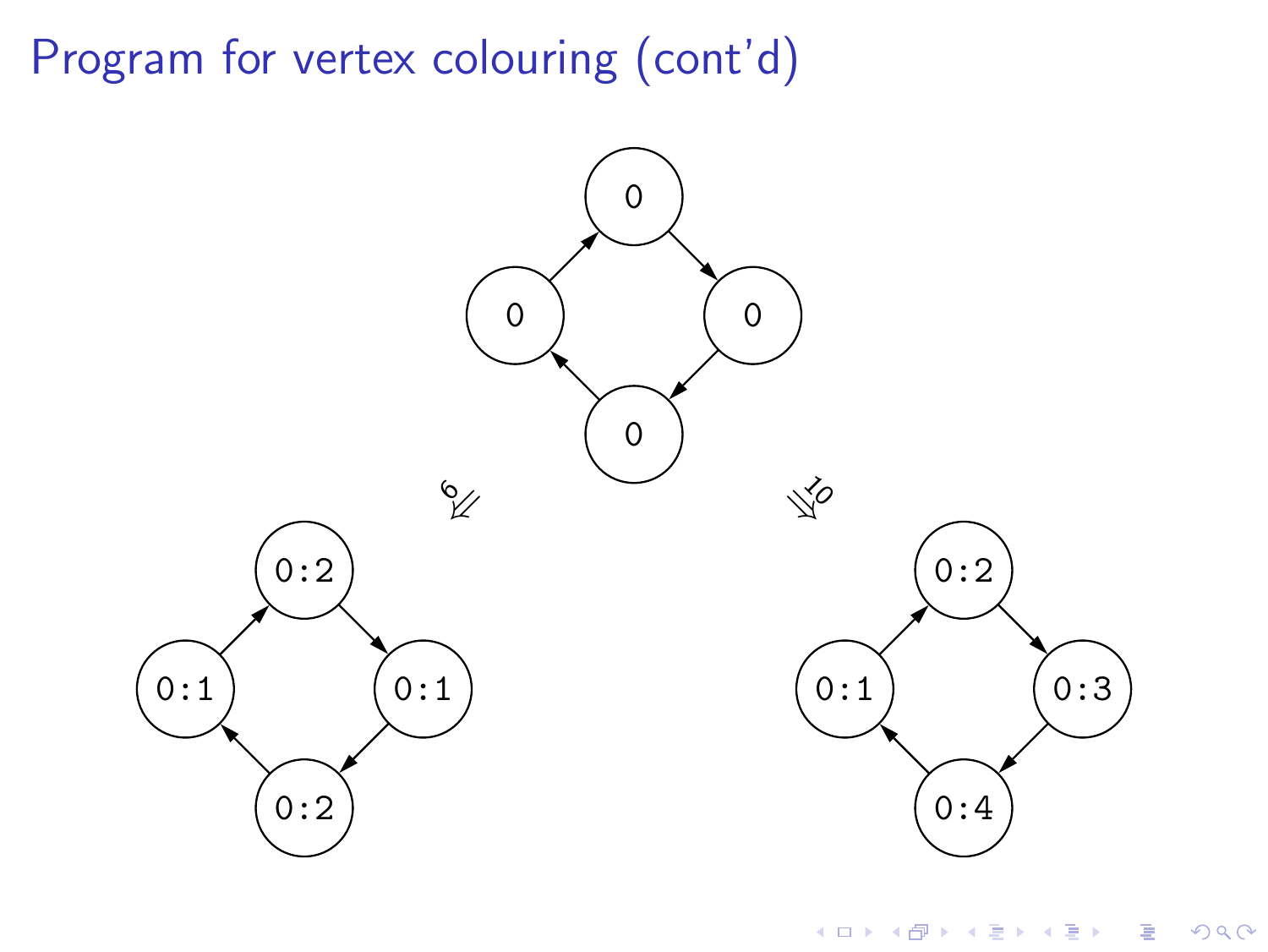## Programs: abstract syntax

Program ::= Decl {Decl} . . . MainDecl ::= Main '=' ComSeq  $ComSeq$  ::=  $Com \{'; Com\}$ Com ::= RuleId | '{' [RuleId {',' RuleId}] '}' | if ComSeq then ComSeq [else ComSeq] | try ComSeq [then ComSeq [else ComSeq]] | ComSeq '!' | . . .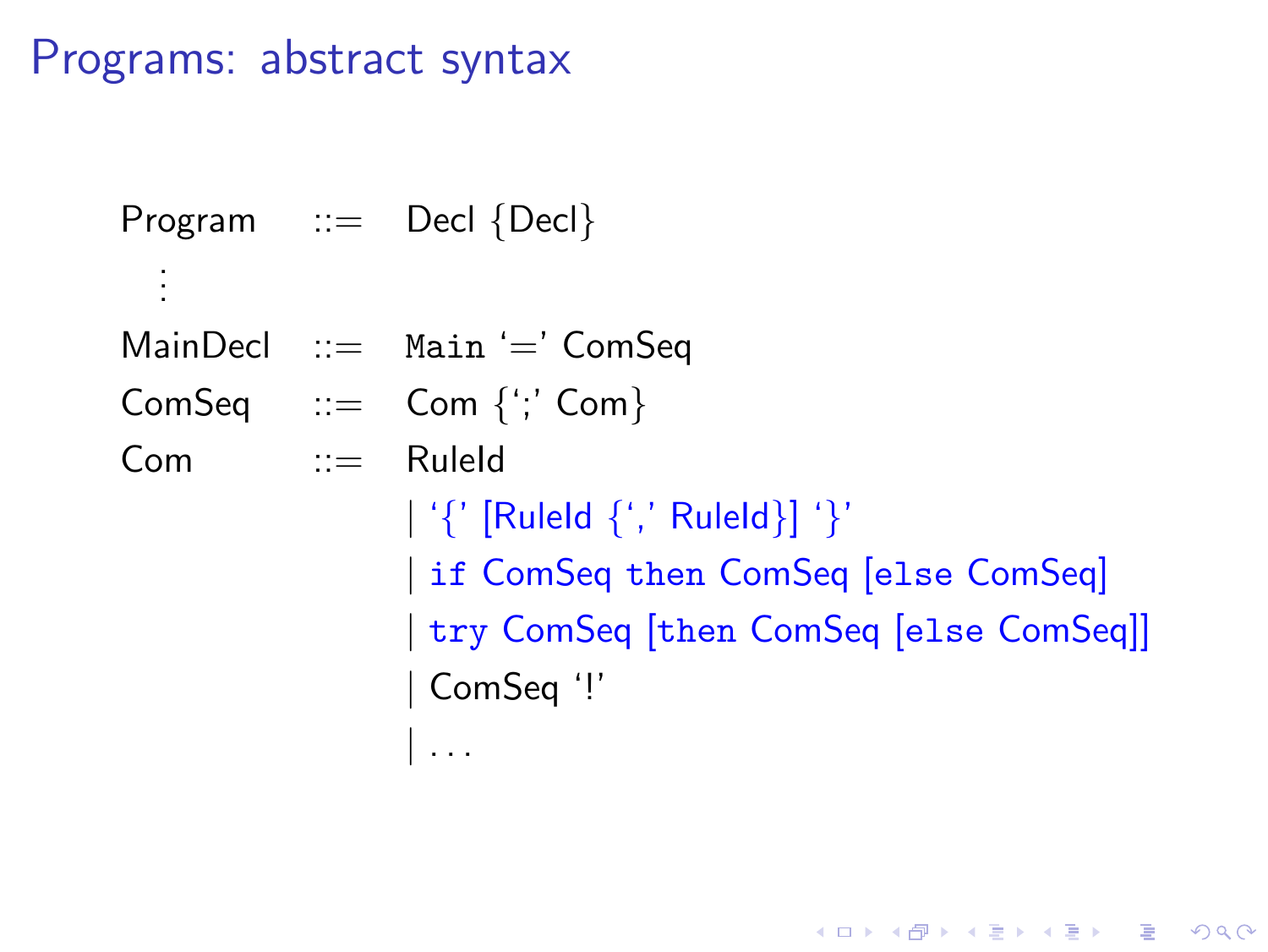Transition relation defined by SOS

$$
\begin{aligned} \text{Main} &= \{r1, r2\}; \{r1, r2\}; r1! \\ \text{r1: } \textcircled{1} & \Rightarrow \textcircled{1} & \text{r2: } \textcircled{1} \Rightarrow \textcircled{2} \end{aligned}
$$

$$
\langle \text{Main}, \langle 1 \rangle \rangle \rightarrow \langle P, \langle 2 \rangle \rightarrow \text{fail}
$$
\n
$$
\downarrow
$$
\n
$$
\langle P, \langle 1 \rangle \rightarrow \langle r1!, \langle 1 \rangle \rightarrow \langle r1!, \langle 1 \rangle \rightarrow \dots
$$
\n
$$
\downarrow
$$
\n
$$
\langle r1!, \langle 2 \rangle
$$
\n
$$
\downarrow
$$
\n
$$
\langle 2 \rangle
$$

**イロトメタトメミトメミト (ミ) の女々** 

where  $P = \{r1, r2\}$ ; r1!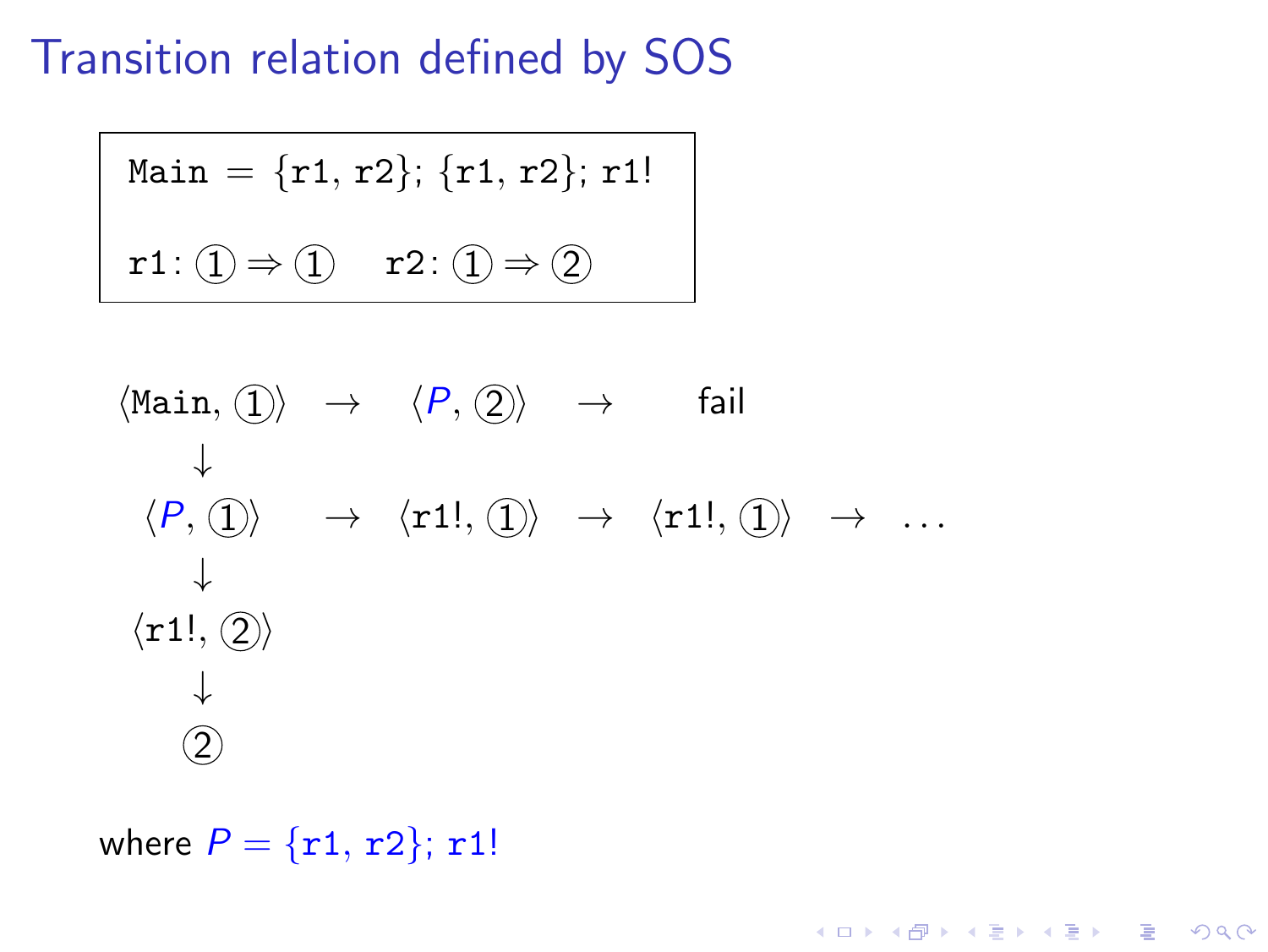# Verification: Motivation

Motivated by applications of graph programs to defining semantics and analyses of languages and systems, e.g.

**K ロ ▶ K 個 ▶ K 필 ▶ K 필 ▶ - 필 - 10 Q Q Q** 

- $\triangleright$  Visual modelling/specification languages
- $\blacktriangleright$  Model transformations
- $\triangleright$  Shape safety of pointer operations
- ▶ Concurrent asynchronous programming abstractions

Can existing "classical" verification tools help us?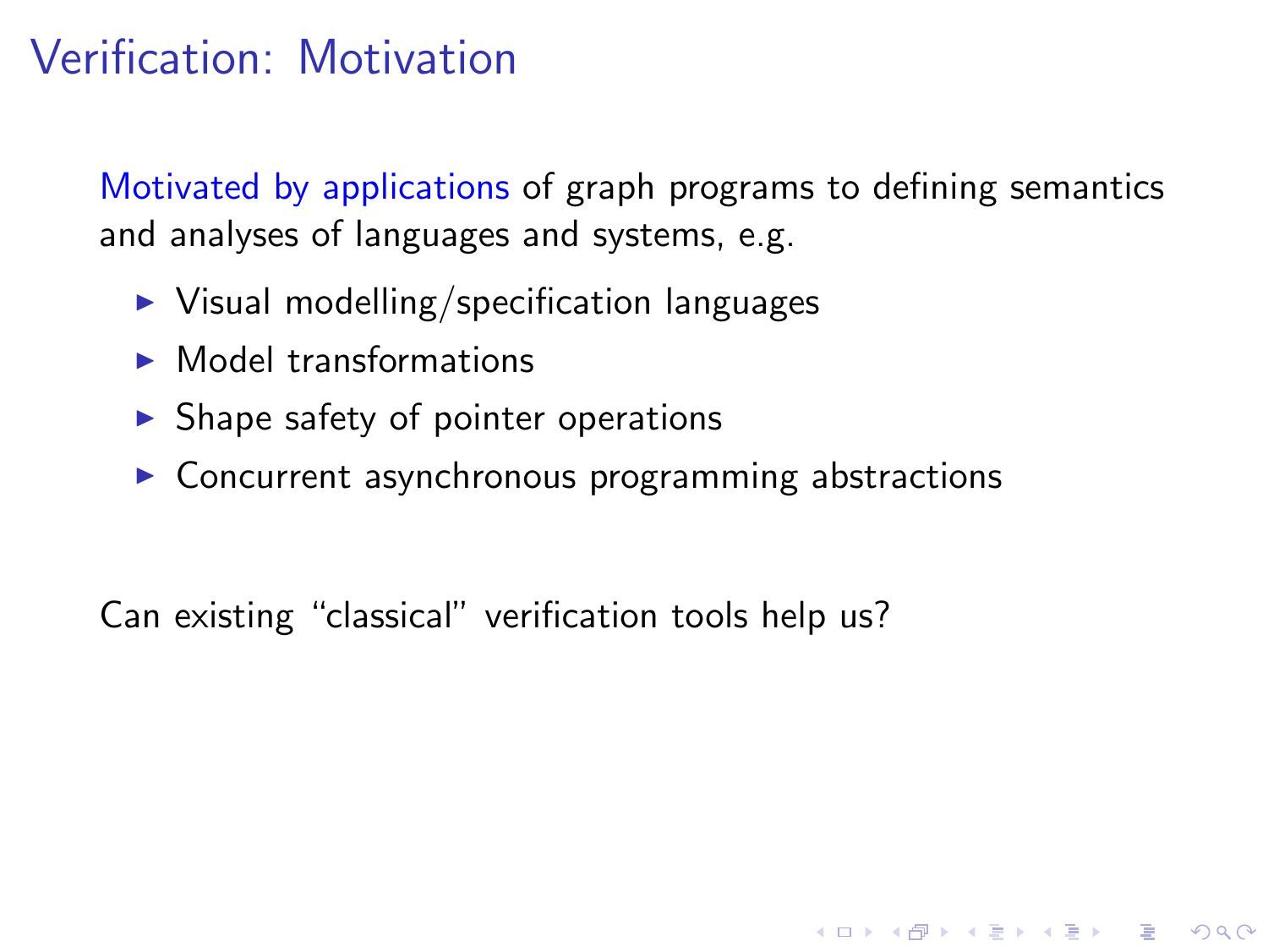# Verification: Motivation

Motivated by applications of graph programs to defining semantics and analyses of languages and systems, e.g.

- $\triangleright$  Visual modelling/specification languages
- $\blacktriangleright$  Model transformations
- $\blacktriangleright$  Shape safety of pointer operations
- ▶ Concurrent asynchronous programming abstractions

Can existing "classical" verification tools help us?

► Yes, but blow up in inherently symmetric & dynamic problems

4 D > 4 P > 4 E > 4 E > E + 9 Q O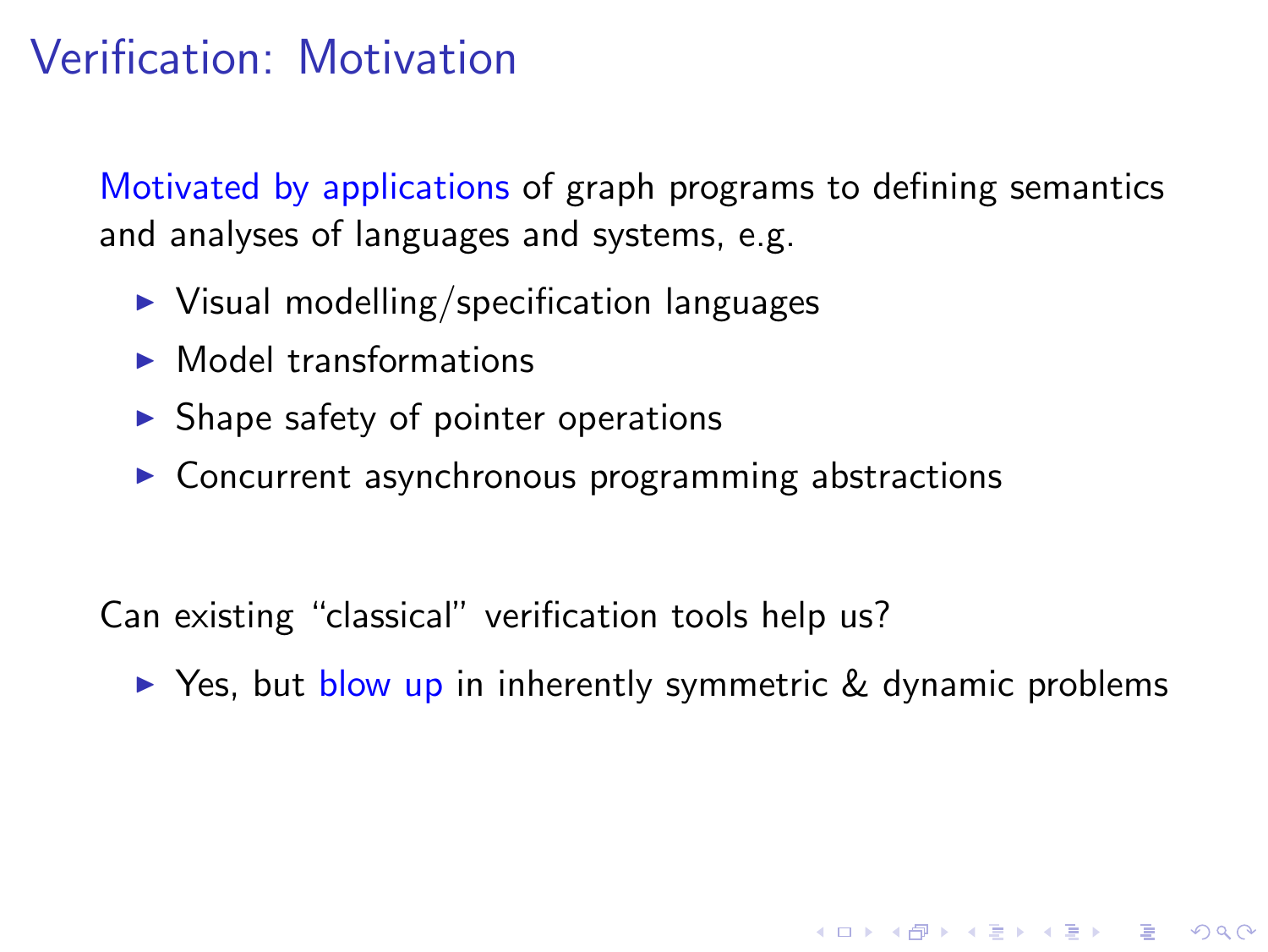# Verification: Motivation

Motivated by applications of graph programs to defining semantics and analyses of languages and systems, e.g.

- $\triangleright$  Visual modelling/specification languages
- $\blacktriangleright$  Model transformations
- $\triangleright$  Shape safety of pointer operations
- ▶ Concurrent asynchronous programming abstractions

Can existing "classical" verification tools help us?

- ► Yes, but blow up in inherently symmetric & dynamic problems
- $\blacktriangleright$  Alternatively: lift and tailor classical verification techniques to the domain of graphs and graph transformation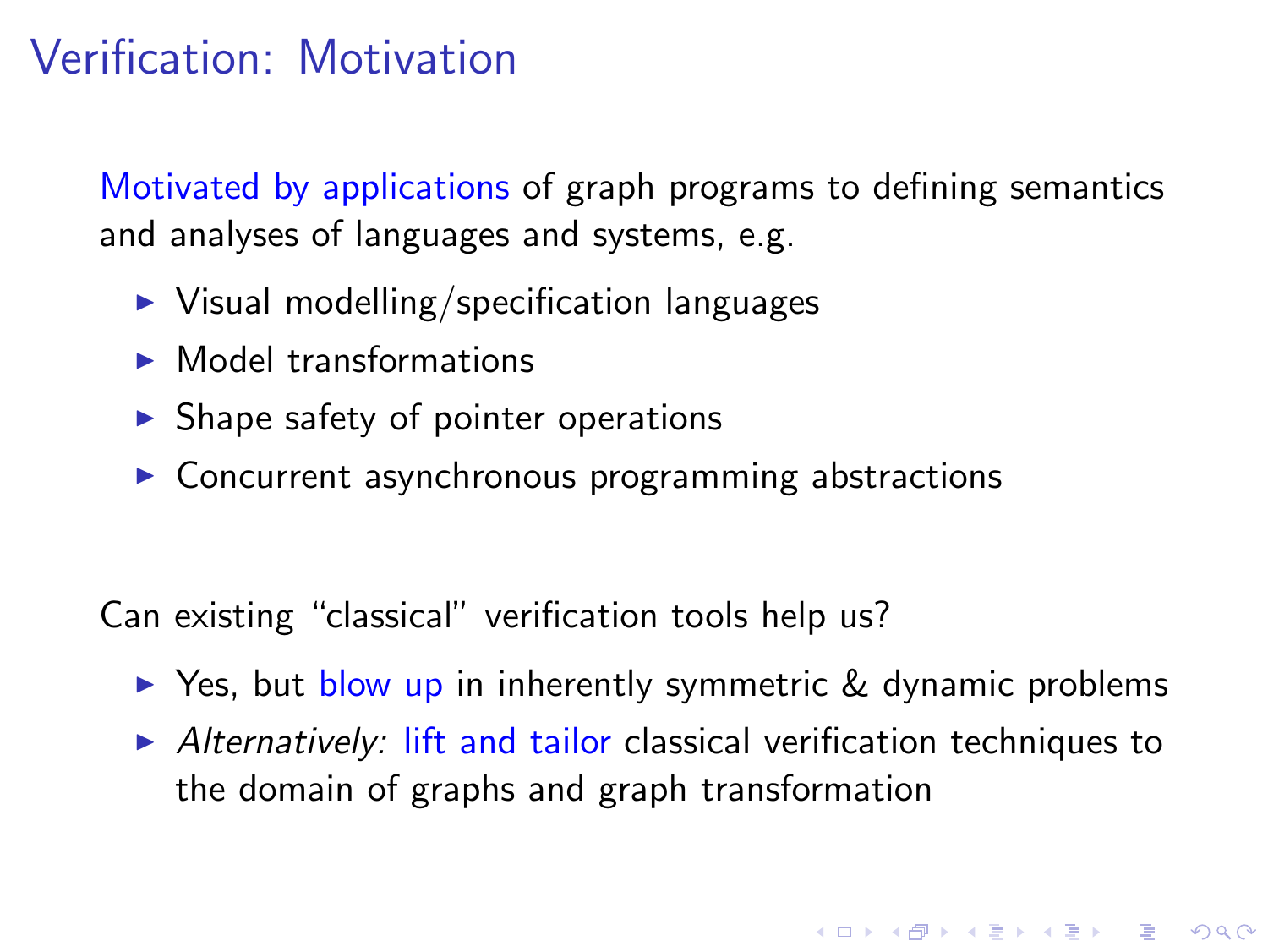# Verification: Our Approach

In particular: we are developing a theory to underpin assertional graph-based reasoning

- $\triangleright$  Graph/morphism-based assertion logic
- $\blacktriangleright$  Hoare logics for programs
- $\blacktriangleright$  Effective weakest precondition constructions for rules
- $\triangleright$  Exploits an algebraic characterisation of graph rewriting

 $\vdash$  {pre} P {post}

**A DIA K RIA K E A SA K H A K RIA K LE A SA CA**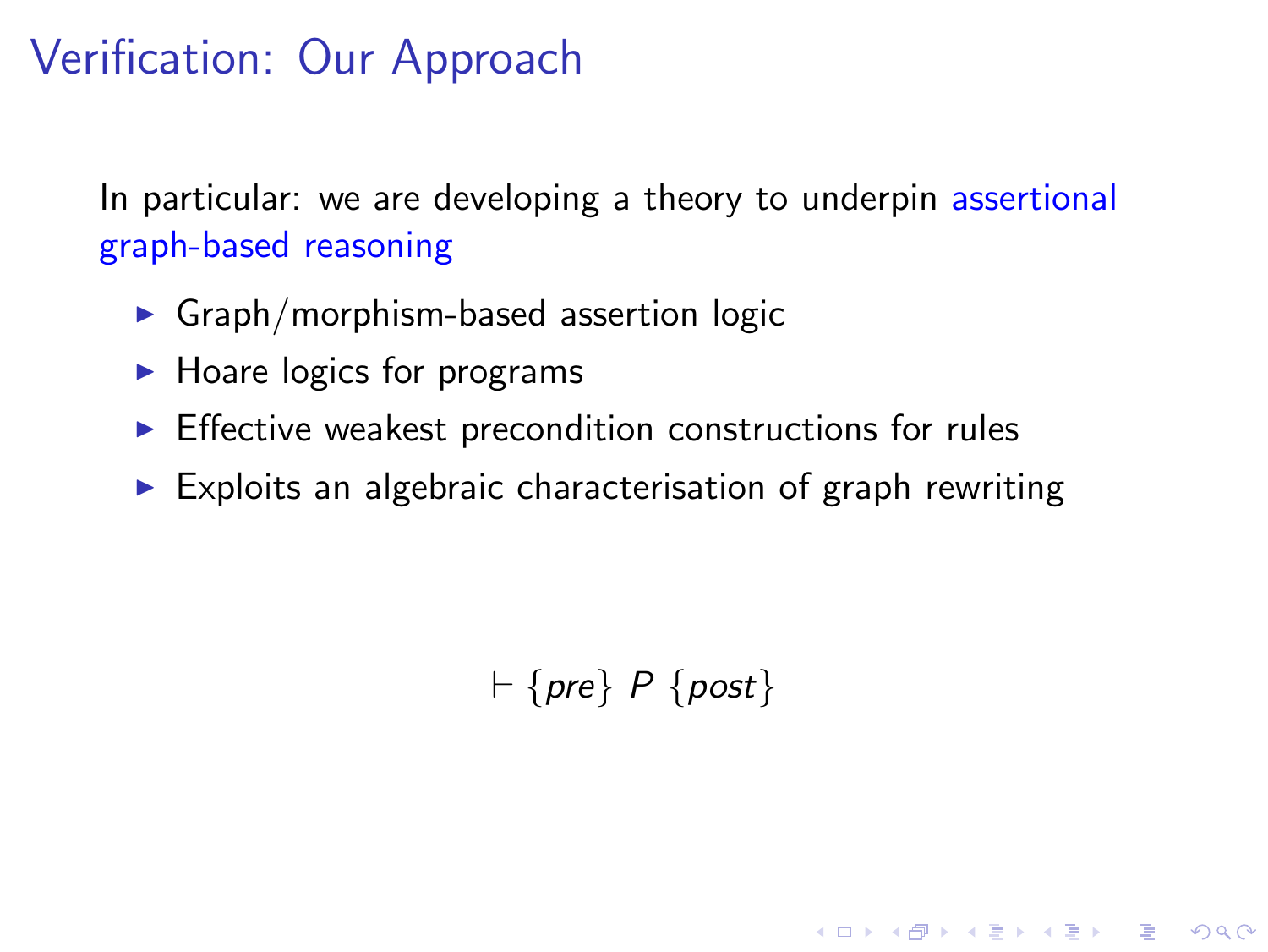We combine ideas from:

- $\blacktriangleright$  Nested conditions (finite)
	- $\triangleright$  Express local graph structure via morphisms
- $\triangleright$  Classical FO logic; attributed graph constraints
	- $\blacktriangleright$  Express properties of attributes
- $\triangleright$  MSO logic on graphs (in the presentation of Courcelle)

**A DIA K RIA K E A SA K H A K RIA K LE A SA CA** 

Express non-local properties (paths, cycles,  $\dots$ )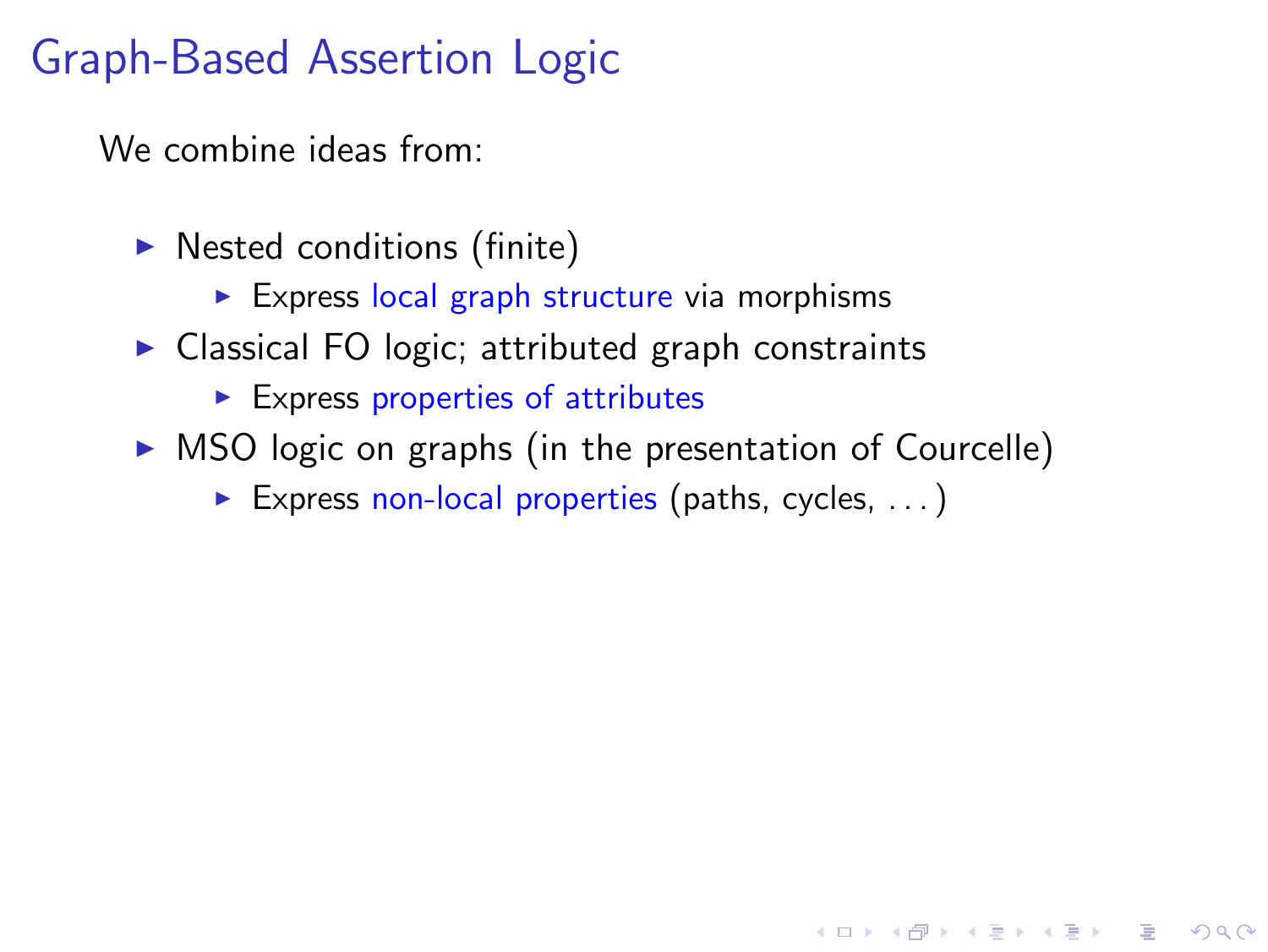We combine ideas from:

- $\triangleright$  Nested conditions (finite)
	- $\triangleright$  Express local graph structure via morphisms
- $\triangleright$  Classical FO logic; attributed graph constraints
	- $\blacktriangleright$  Express properties of attributes
- $\triangleright$  MSO logic on graphs (in the presentation of Courcelle)
	- Express non-local properties (paths, cycles,  $\dots$ )

Example: local graph structure and attributes

$$
\forall_L x, y. \; \forall \; \textcircled{x}_v \; \textcircled{y}_w \; [ \, x \; \text{!} = y \; \Rightarrow \; \exists \; \textcircled{x}_v \overline{\text{!}} \; \textcircled{x}_w \; ]
$$

"for all pairs of nodes, if their labels are distinct, then they are adjacent"

**K ロ ▶ K 個 ▶ K 필 ▶ K 필 ▶ - 필 - 10 Q Q Q**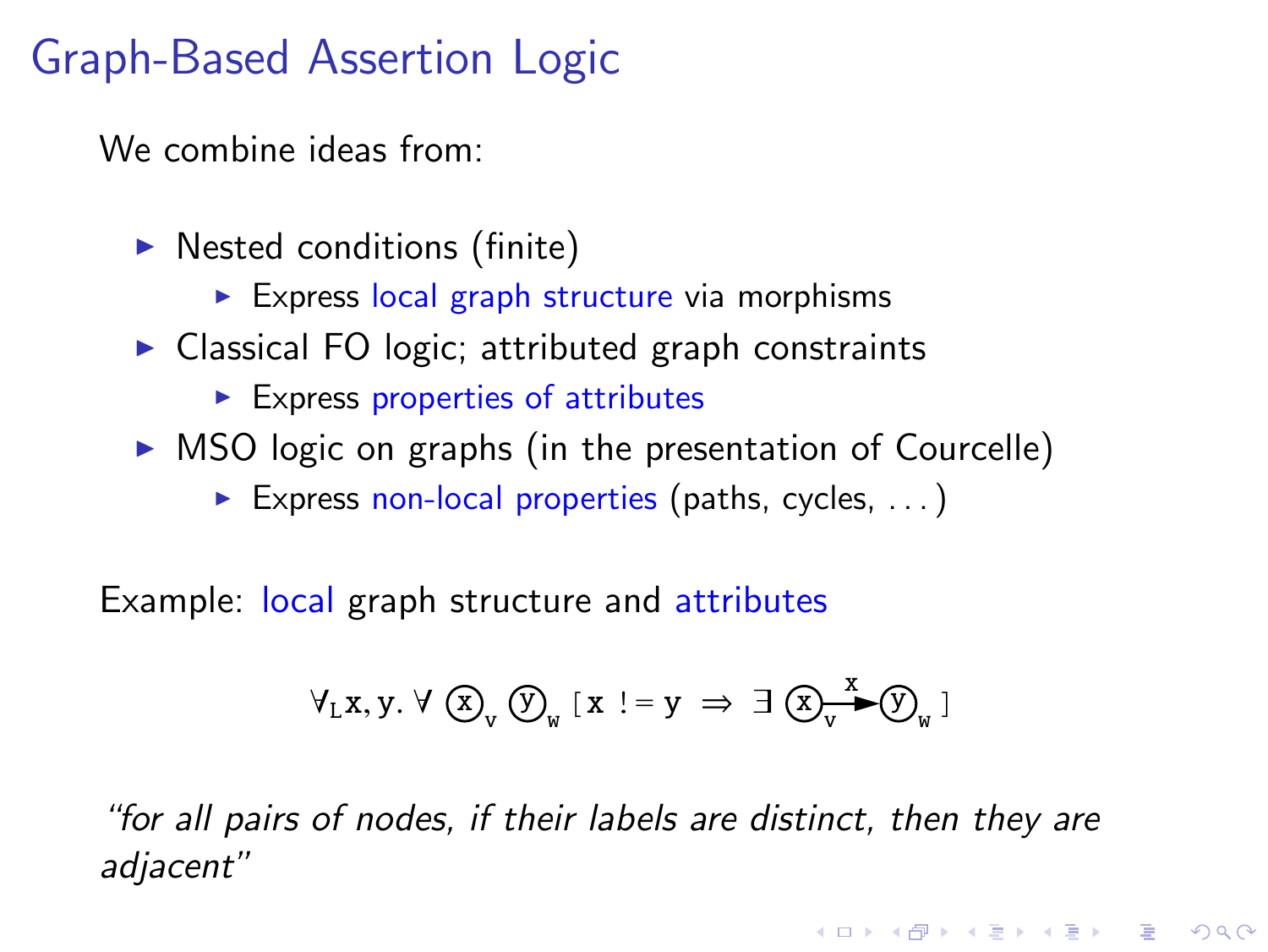

**KORK EX KEY KEY YOUR** 

"the graph is 2-colourable (bipartite)"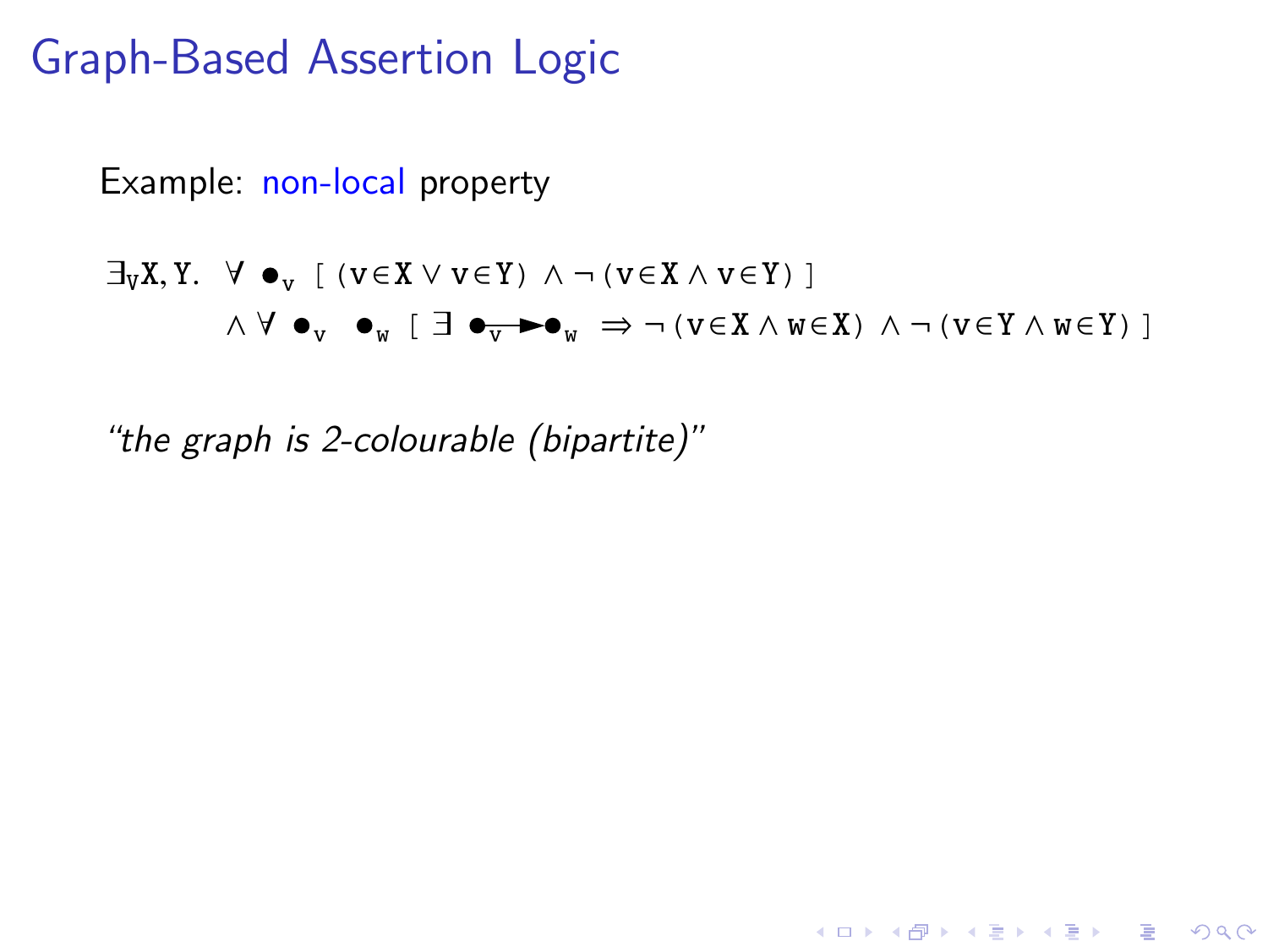

"the graph is 2-colourable (bipartite)"

Example: attributes and non-local property

 $\exists \bigodot_{v} [\neg \exists \bigodot_{v} \bigodot_{w} ] \wedge \forall_{I} x. \forall \bigcirc \bigcirc_{v} [x > 0 \Rightarrow \exists \bigcirc \bigcirc_{v} \bigodot_{w} [path(v, w) ] ]$ 

**A O A G A 4 O A G A G A 4 O A 4 O A 4 O A 4 O A 4 O A 4 O A 4 O A 4 O A 4 O A 4 O A 4 O A 4 O A 4 O A** 

"there is an (arbitrary-length) path from every positive integer-labelled node to a unique red node"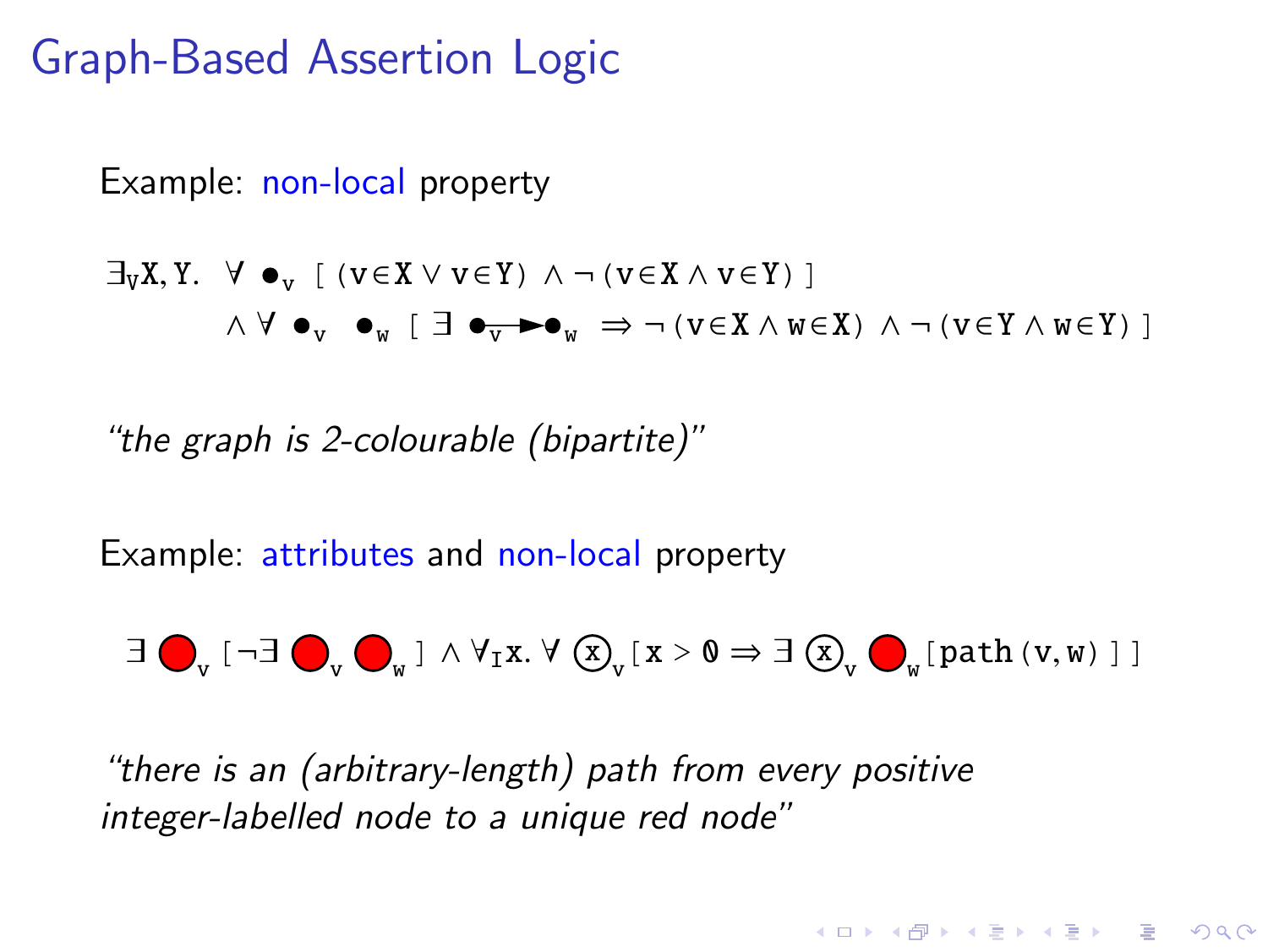#### <span id="page-26-0"></span>Hoare-Style Proof Calculi

Proof rules for (partial/total) correctness of GP 2 constructs, e.g.

[comp] 
$$
\frac{\{c\} P \{e\} \{e\} Q \{d\}}{\{c\} P; Q \{d\}}
$$
 [1]  $\frac{\{inv\} R \{inv\}}{\{inv \} R! \{inv \} \wedge \neg App(R)\}}$ 

Core of the calculi:

$$
\vdash \{\mathsf{Pre}(r, \mathsf{post})\} \; r \; \{\mathsf{post}\}
$$

K ロ ▶ K @ ▶ K 할 > K 할 > 1 할 > 1 이익어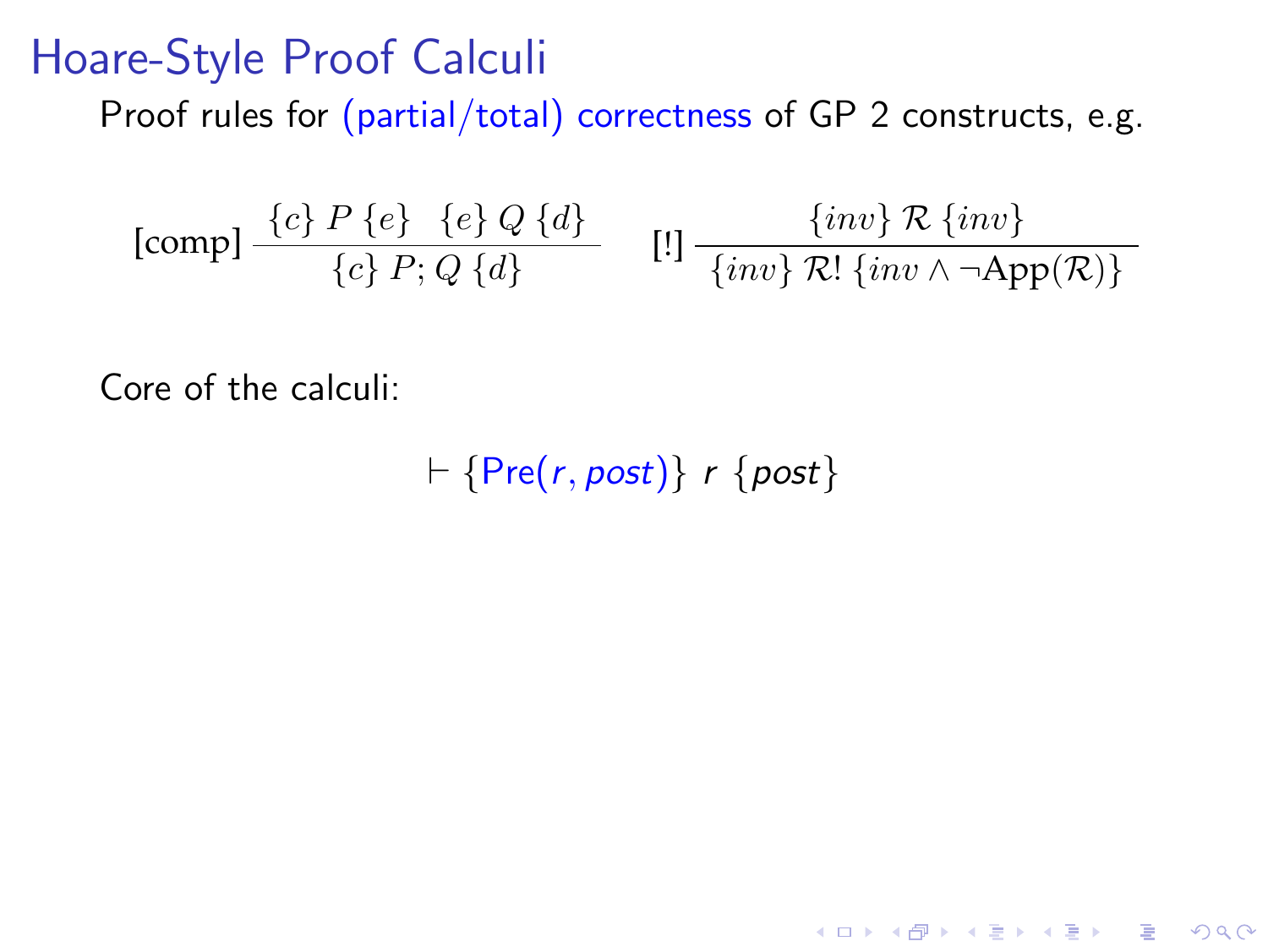#### Hoare-Style Proof Calculi

Proof rules for (partial/total) correctness of GP 2 constructs, e.g.

[comp] 
$$
\frac{\{c\} P \{e\} \{e\} Q \{d\}}{\{c\} P; Q \{d\}}
$$
 [1]  $\frac{\{inv\} R \{inv\}}{\{inv \} R! \{inv \} \wedge \neg App(R)\}}$ 

Core of the calculi:

$$
\vdash \{\mathsf{Pre}(r, post)\} \; r \; \{\mathsf{post}\}
$$

$$
\big\{\text{Pre}(r,\text{post})\} \quad r: L = > R \quad \text{post}\}
$$

▶ Extended from Habel/Pennemann's construction to handle attributes, MSO logic, and path predic[ate](#page-26-0)s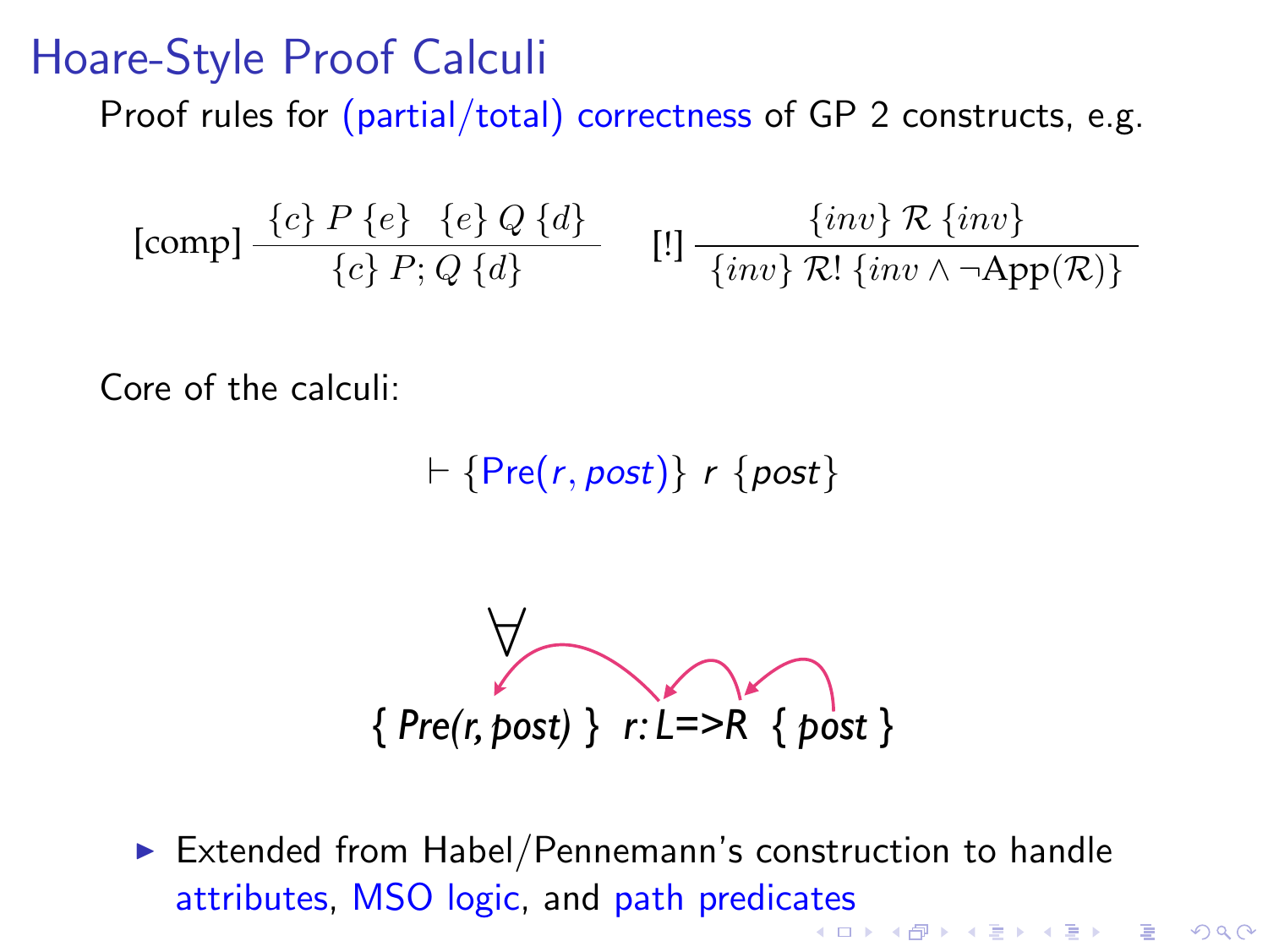## Example: Colouring



$$
c = \forall_{L} a. \forall \bigcirc_{v} [\text{atom (a)}]
$$
  

$$
d \land \neg \text{App}(\{\text{inc}\}) = \forall_{L} a. \forall \bigcirc_{v} [\exists_{A} b. \exists_{I} c. a = b:c \land c > = 1]
$$
  

$$
\land \neg \exists_{L} k. \exists_{A} x, y. \exists_{I} i. \exists (x : i) \xrightarrow{k} (y : i) \vee_{w}
$$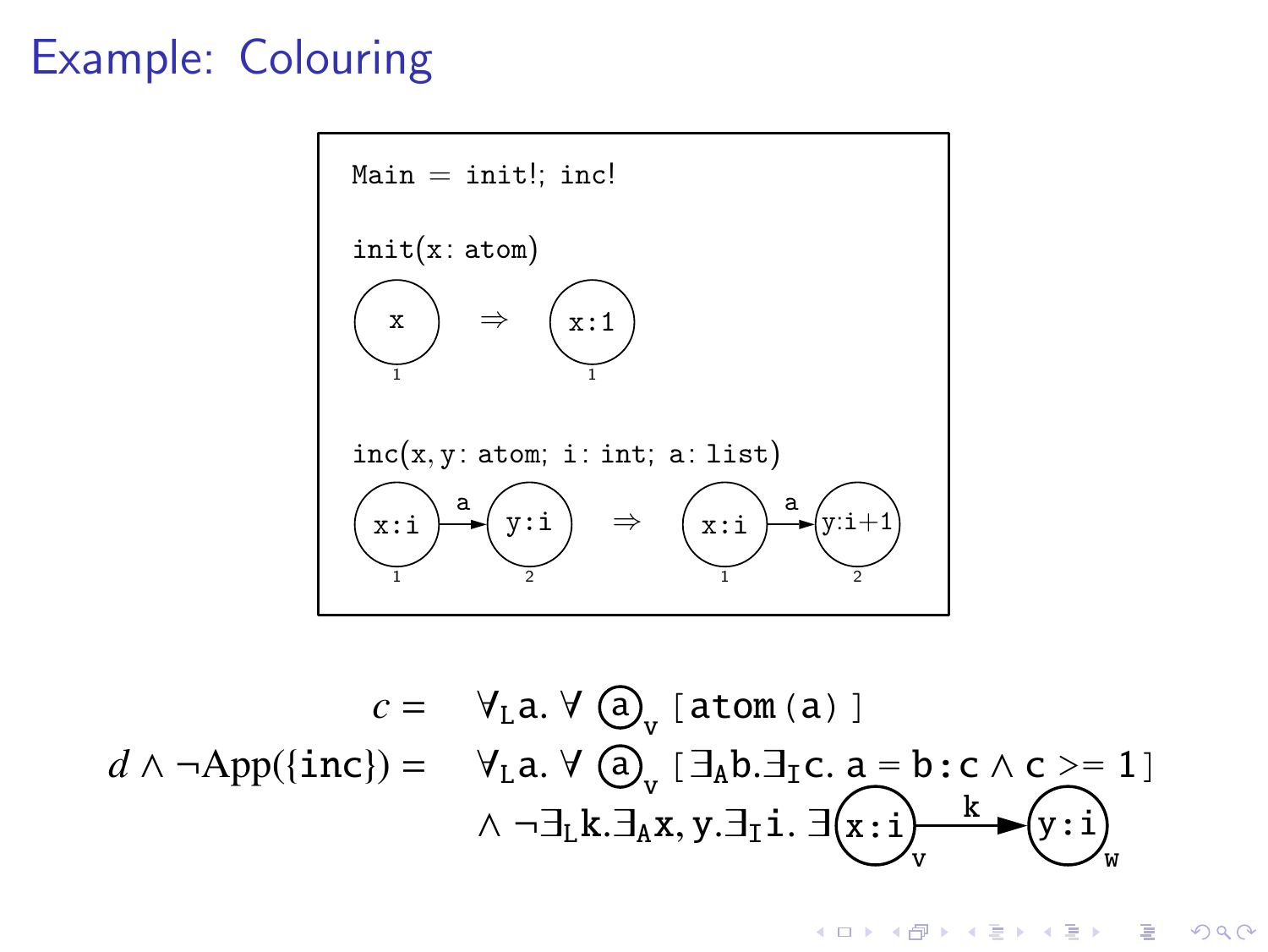## Example: Colouring



$$
c = \forall_{L} a. \forall \bigcirc_{v} [\text{atom (a)}]
$$
  

$$
d \land \neg \text{App}(\{\text{inc}\}) = \forall_{L} a. \forall \bigcirc_{v} [\exists_{A} b. \exists_{I} c. a = b:c \land c > = 1]
$$
  

$$
\land \neg \exists_{L} k. \exists_{A} x, y. \exists_{I} i. \exists (x : i) \rightarrow w \rightarrow (y : i) \rightarrow w
$$

 $\left\{ \begin{array}{ccc} \pm & \pm & \pm \end{array} \right.$ 

B

 $QQ$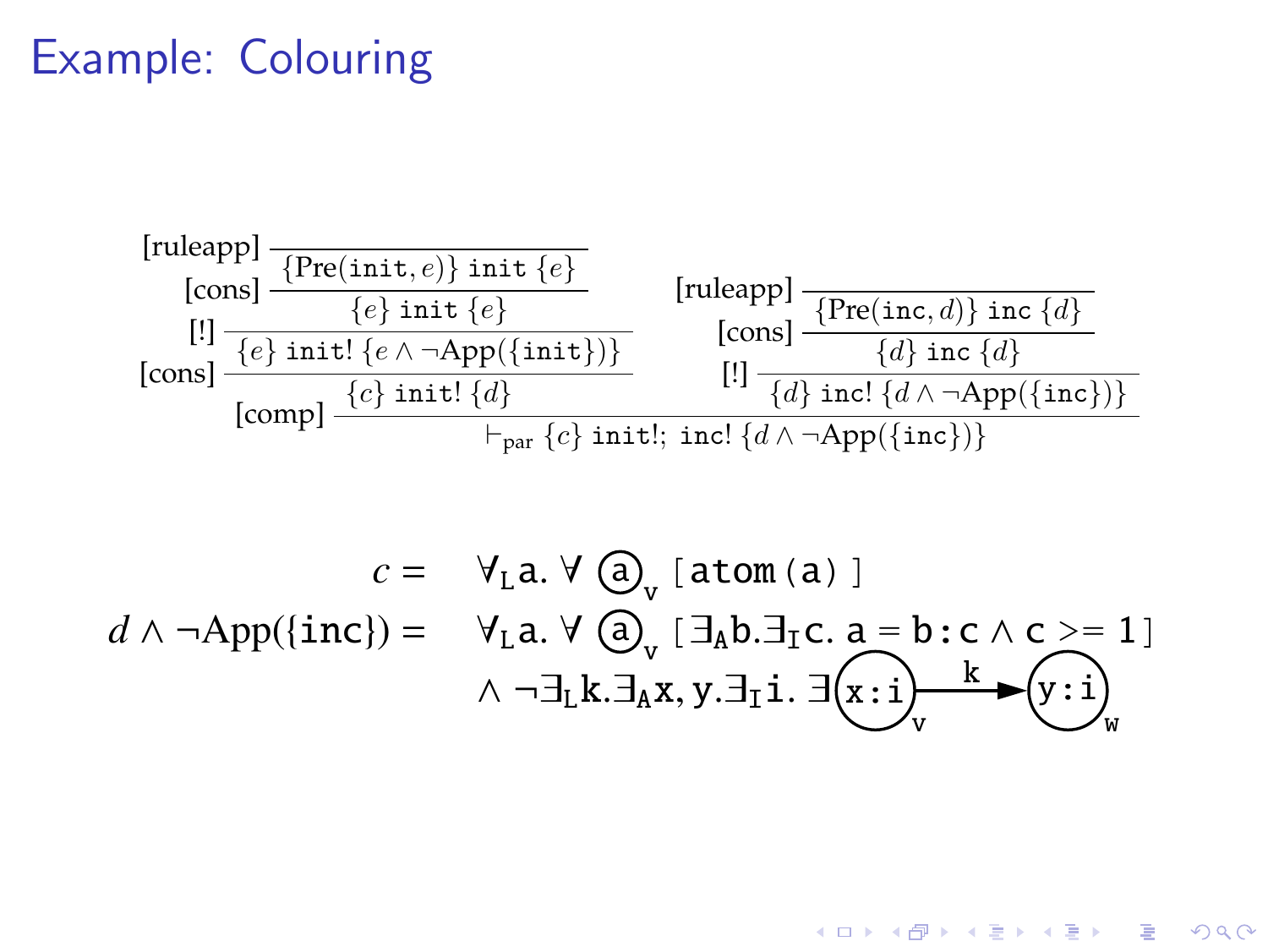## Example: Colouring



$$
c = \forall_{L} a. \forall \text{ } (\partial_{v} [\text{atom (a)} ]
$$
  

$$
d \land \neg \text{App}(\text{inc}) = \forall_{L} a. \forall \text{ } (\partial_{v} [\exists_{A} b. \exists_{I} c. a = b:c \land c > = 1]
$$
  

$$
\land \neg \exists_{L} k. \exists_{A} x, y. \exists_{I} i. \exists (x : i) \rightarrow w
$$

$$
\text{Pre}(inc,d) = \forall_{L} k. \forall_{A} x, y. \forall_{I} i. \ \forall (x : i) \quad \forall (x : i) \quad \forall_{w} \quad \forall (x : i) \quad \forall_{w} \quad \forall (x : i) \quad \forall (x : i) \quad \forall (x : i) \quad \forall (x : i) \quad \forall (x : i) \quad \forall (x : i) \quad \forall (x : i) \quad \forall (x : i) \quad \forall (x : i) \quad \forall (x : i) \quad \forall (x : i) \quad \forall (x : i) \quad \forall (x : i) \quad \forall (x : i) \quad \forall (x : i) \quad \forall (x : i) \quad \forall (x : i) \quad \forall (x : i) \quad \forall (x : i) \quad \forall (x : i) \quad \forall (x : i) \quad \forall (x : i) \quad \forall (x : i) \quad \forall (x : i) \quad \forall (x : i) \quad \forall (x : i) \quad \forall (x : i) \quad \forall (x : i) \quad \forall (x : i) \quad \forall (x : i) \quad \forall (x : i) \quad \forall (x : i) \quad \forall (x : i) \quad \forall (x : i) \quad \forall (x : i) \quad \forall (x : i) \quad \forall (x : i) \quad \forall (x : i) \quad \forall (x : i) \quad \forall (x : i) \quad \forall (x : i) \quad \forall (x : i) \quad \forall (x : i) \quad \forall (x : i) \quad \forall (x : i) \quad \forall (x : i) \quad \forall (x : i) \quad \forall (x : i) \quad \forall (x : i) \quad \forall (x : i) \quad \forall (x : i) \quad \forall (x : i) \quad \forall (x : i) \quad \forall (x : i) \quad \forall (x : i) \quad \forall (x : i) \quad \forall (x : i) \quad \forall (x : i) \quad \forall (x : i) \quad \forall (x : i) \quad \forall (x : i) \quad \forall (x : i) \quad \forall (x : i) \quad \forall (x : i) \quad \forall (x : i) \quad \forall (x : i) \quad \forall (x : i) \quad \forall (x : i) \quad \forall (x : i) \quad \forall (x : i) \quad \forall (x : i) \quad \forall (x : i) \quad \forall (x : i) \quad \forall (x : i) \quad \forall (x : i) \quad \forall (x : i) \quad \forall
$$

イロト 不優 ト 不重 ト 不重 トー G.  $2Q$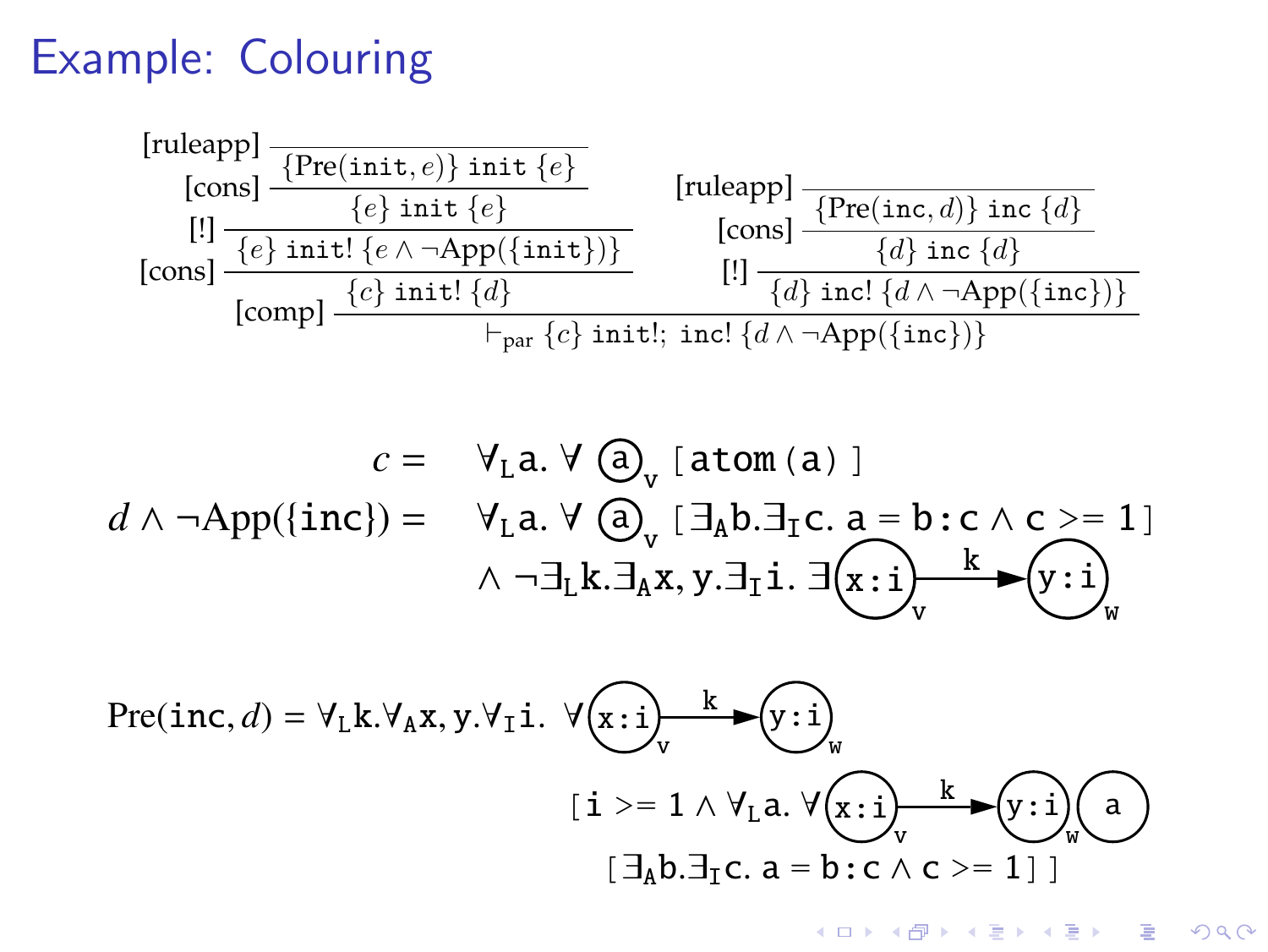## Open problems

Our calculi are sound with respect to the GP 2 semantics

But: assertion logic is not expressive

- $\blacktriangleright$  Are there expressive extensions?
- ▶ Relative completeness (despite not expressive)?
- $\triangleright$  Proof rules for programs with composite tests / loop bodies?

**A DIA K RIA K E A SA K H A K RIA K LE A SA CA**